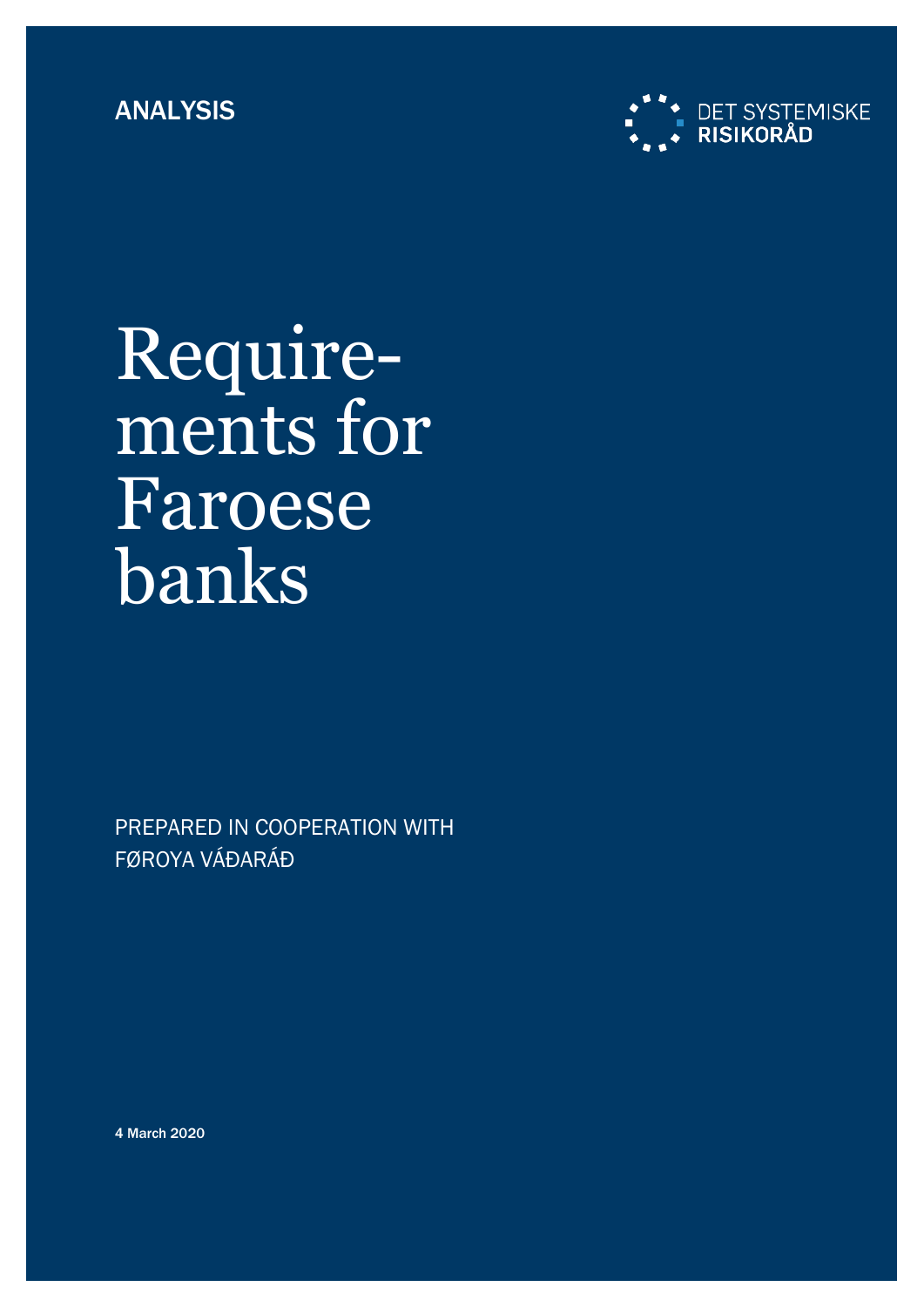### TABLE OF CONTENTS

| 1.                                                                                           | Summary and assessment                                      | 4  |  |  |
|----------------------------------------------------------------------------------------------|-------------------------------------------------------------|----|--|--|
|                                                                                              | 1.1 Capital requirements in the Faroe Islands               | 4  |  |  |
|                                                                                              | 1.2 SIFIs in the Faroe Islands                              | 5  |  |  |
|                                                                                              | 1.3 Systemic risk buffer and countercyclical capital buffer | 6  |  |  |
| 2.                                                                                           | Faroese banking sector                                      | 7  |  |  |
|                                                                                              | 2.1 SIFIs in the Faroe Islands                              | 7  |  |  |
| 3.                                                                                           | Capital buffer requirements and risk weights                | 9  |  |  |
|                                                                                              | 3.1 Average risk weights of banks                           | 10 |  |  |
| 4.                                                                                           | Capital requirements and lending                            | 13 |  |  |
| 5.                                                                                           | SIFI requirements                                           | 14 |  |  |
| 6.                                                                                           | Systemic risk buffer and countercyclical capital buffer     | 17 |  |  |
|                                                                                              | 6.1 Systemic risk buffer                                    | 17 |  |  |
|                                                                                              | 6.2 Countercyclical capital buffer                          | 18 |  |  |
|                                                                                              | Appendix A: The Faroese banking sector                      |    |  |  |
| Appendix B: Upcoming requirements                                                            |                                                             |    |  |  |
| Appendix C: Comparison of risk weights, loan impairment charges and losses                   |                                                             |    |  |  |
| 26<br>Appendix D: Systemic risk buffer and countercyclical capital buffer in other countries |                                                             |    |  |  |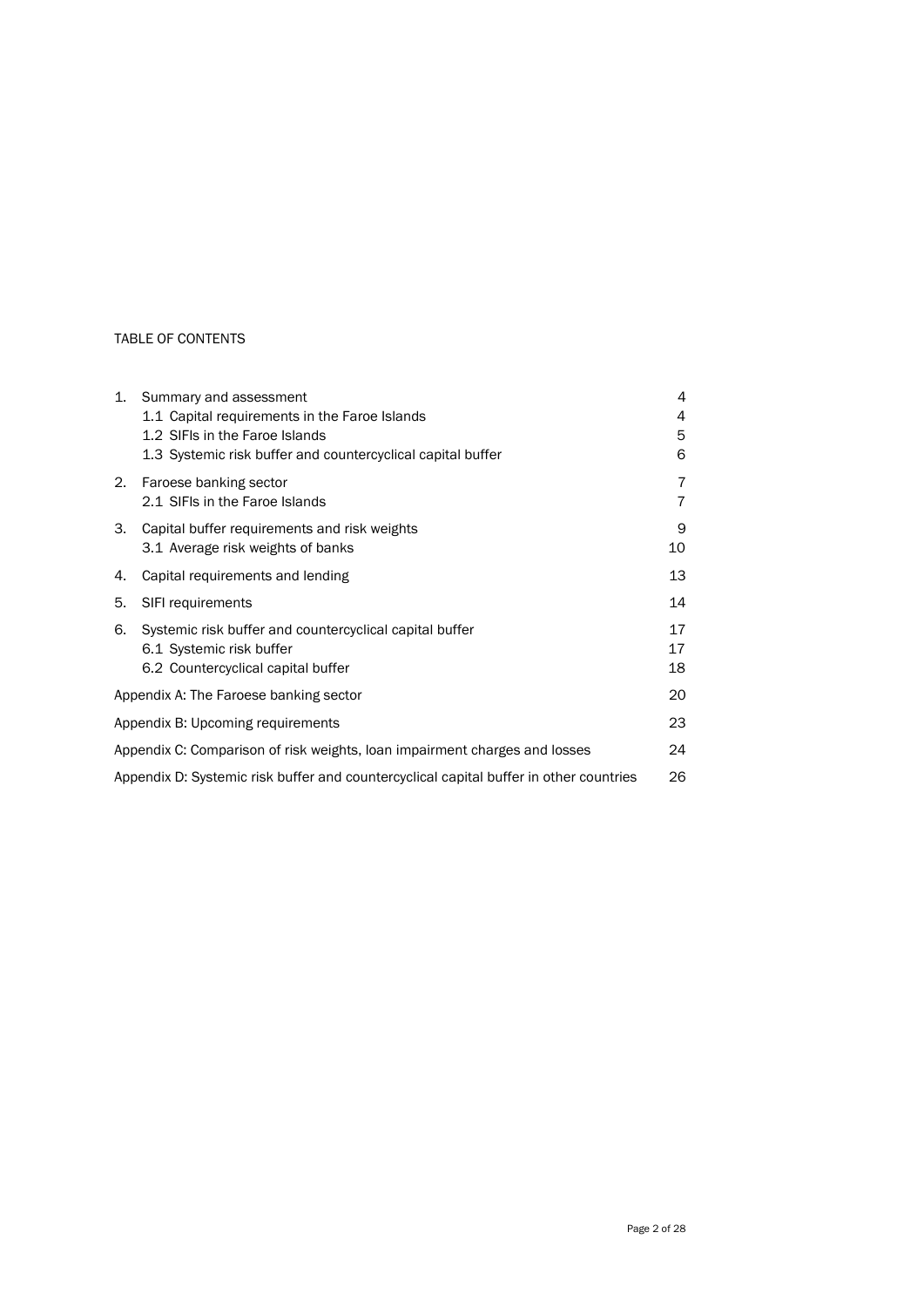The Danish Systemic Risk Council, in cooperation with Føroya Váðaráð, the Faroese Systemic Risk Council, has prepared this analysis of requirements for the Faroese banks. The analysis is, inter alia, a follow-up on an opinion from the Faroese Risk Council received by the Danish Risk Council in March 2019. The opinion concerned thresholds for the indicators used to designate systemically important financial institutions (SIFIs) in the Faroe Islands. The Danish Risk Council discussed the analysis in December 2019 and found that the current capital buffer requirements are appropriate.<sup>1</sup> Representatives of the Faroese Risk Council have participated in the discussions. The Danish Risk Council decided to continue working on the criteria for the designation of SIFIs in the Faroe Islands. This work has formed the basis for the recommendation 'Changing the criteria for SIFI designation in the Faroe Islands' of 4 March 2020.

The Faroe Islands pursue an independent economic policy. However, certain policy areas have not been devolved to the Faroe Islands. They include policy areas relating to the financial sector, where banks is a Danish area of responsibility. The Faroese banks are under the supervision of the Danish Financial Supervisory Authority (FSA),<sup>2</sup> while the Danish Minister for Industry, Business and Financial Affairs is responsible for deciding capital buffer requirements in the Faroe Islands.

The Danish Risk Council is responsible for identifying and monitoring systemic financial risks in the Faroe Islands and can recommend macroprudential measures relating to the banks in the Faroe Islands. The Faroese Risk Council also identifies and monitors systemic financial risks, but cannot recommend macroprudential measures relating to the banks, as this is a Danish area of responsibility. The Faroese Risk Council can submit opinions to the Danish Risk Council. According to Faroese law, the opinions cannot be made public.<sup>3</sup>

Faroese banks, like Danish banks, are subject to a number of legislative requirements: Pillar I and II requirements, capital buffer requirements and MREL requirements. There are four capital buffers: The capital conservation buffer, the SIFI buffer, the systemic risk buffer and the countercyclical capital buffer. While the capital conservation buffer is the same for all countries, the other three buffers are determined on the basis of national conditions. The three buffers are macroprudential requirements and thus a matter for the systemic risk councils in the Faroe Islands and Denmark.

<sup>1</sup> Data have not been updated since the Council's discussions.

<sup>&</sup>lt;sup>2</sup> In these areas, Danish legislation applies with such deviations as may be dictated by conditions in the Faroe Islands. See also the National Ombudsman in the Faroe Islands, *Report 2019*.

<sup>&</sup>lt;sup>3</sup> See Section 23(8) of the Parliamentary Act on the Governmental Bank of the Faroe Islands and the Faroese risk council (*Lagtingslov om Færøernes Landsbank (Landsbanki Føroya) og Færøernes Systemiske Risikoråd (Føroya Váðaráð*)).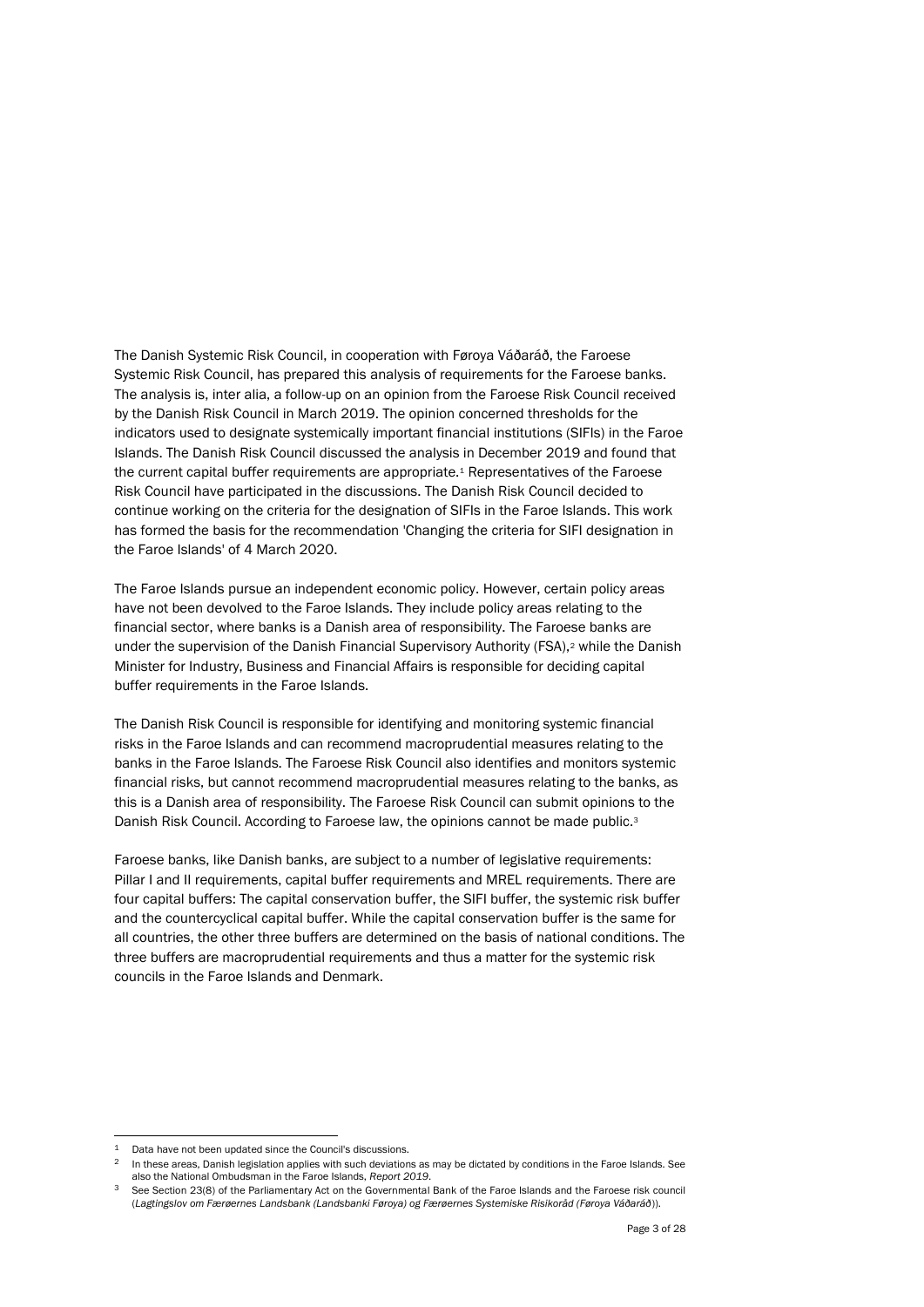## <span id="page-3-1"></span><span id="page-3-0"></span>1. Summary and assessment

## 1.1 Capital requirements in the Faroe Islands

Capital requirements contribute to ensuring financial stability. Inadequate capitalisation increases the vulnerability of the financial sector to crises where the risk of problems in one or more institutions spreading to others. From an overall economic point of view, the costs associated with fulfilling the capital requirements for each institution and its customers must be weighed against the protection afforded against financial crises. Following the most recent financial crisis, the capital requirements have generally been tightened by international regulation in order to make the financial sector more robust.

Danish financial regulation has been implemented for the Faroe Islands by royal decree or through the implementation of special legislation.<sup>4</sup> As EU legislation is either implemented or directly applicable in Denmark, the rules implemented in the Faroe Islands are, in effect, the EU rules. This ensures cross-border comparability. The size of the capital buffers is determined on the basis of national conditions (except for the capital conservation buffer). The current capital buffer requirements in the Faroe Islands are based on an assessment of conditions in the Faroe Islands. The buffer requirements do not automatically follow Danish or EU requirements.

The Faroese economy is small and open and characterised by a concentrated business structure. This makes the economy vulnerable to negative shocks, which can lead to losses in the banking sector and amplify fluctuations in the real economy. Historically, the Faroese economy has experienced large fluctuations, resulting in higher levels of impairment charges in the Faroese banks than in Danish banks. Therefore, it is appropriate that capital requirements should be higher than in Denmark.

Capital requirements are calculated as a percentage of the banks' risk-weighted exposures. The average risk weights of the Faroese SIFIs are generally higher than the risk weights of the Danish SIFIs, reflecting differences both in their portfolios and in the methods used to calculate the risk weights. The Faroese SIFIs use the standardised approach (SA) to determine the risk weights, while the Danish SIFIs use internal models (IRB).<sup>5</sup> The difference between risk weights determined according to the SA and IRB methods will be less pronounced once the future floor requirements, i.e. the output floor, for risk weights are implemented. The output floor has been proposed by the Basel Committee and must first be implemented in the EU before being introduced for the Danish IRB institutions. A process is now under way in the EU.

### Capital requirements and lending

l

The effect of increased capital requirements on lending by the banks depends on how the banks adjust, which depends on the economic and financial situation. It is therefore difficult to measure the effect in practice. In recent years, the capital requirements have increased in the Faroe Islands, as has total lending.<sup>6</sup> In the same period, there has been an economic upswing in the Faroe Islands.

The exposures of Danish banks in the Faroe Islands are low. Lending by Danish mortgage credit institutions, brokered through the Faroese banks, has increased since the beginning of 2018. One explanation may be that these mortgages require less capital, and that the Faroese banks want to reduce the share of housing loans compared to the their total lending.

<sup>4</sup> Cf. guidelines on the handling by ministries of matters relating to the Faroe Islands (*Vejledning om ministeriers behandling af sager vedrørende Færøerne)* (in Danish)*,* item 3.1.

<sup>&</sup>lt;sup>5</sup> See a description of the methods in section 3 about capital buffer requirements and risk weights.

<sup>6</sup> Danish experience from the transition to Basel III does not suggest that increased capital requirements will result in a fall in lending, cf. Danmarks Nationalbank, Capital requirements for banks – myths and facts, *Danmarks Nationalbank Analysis*, No. 8, June 2018.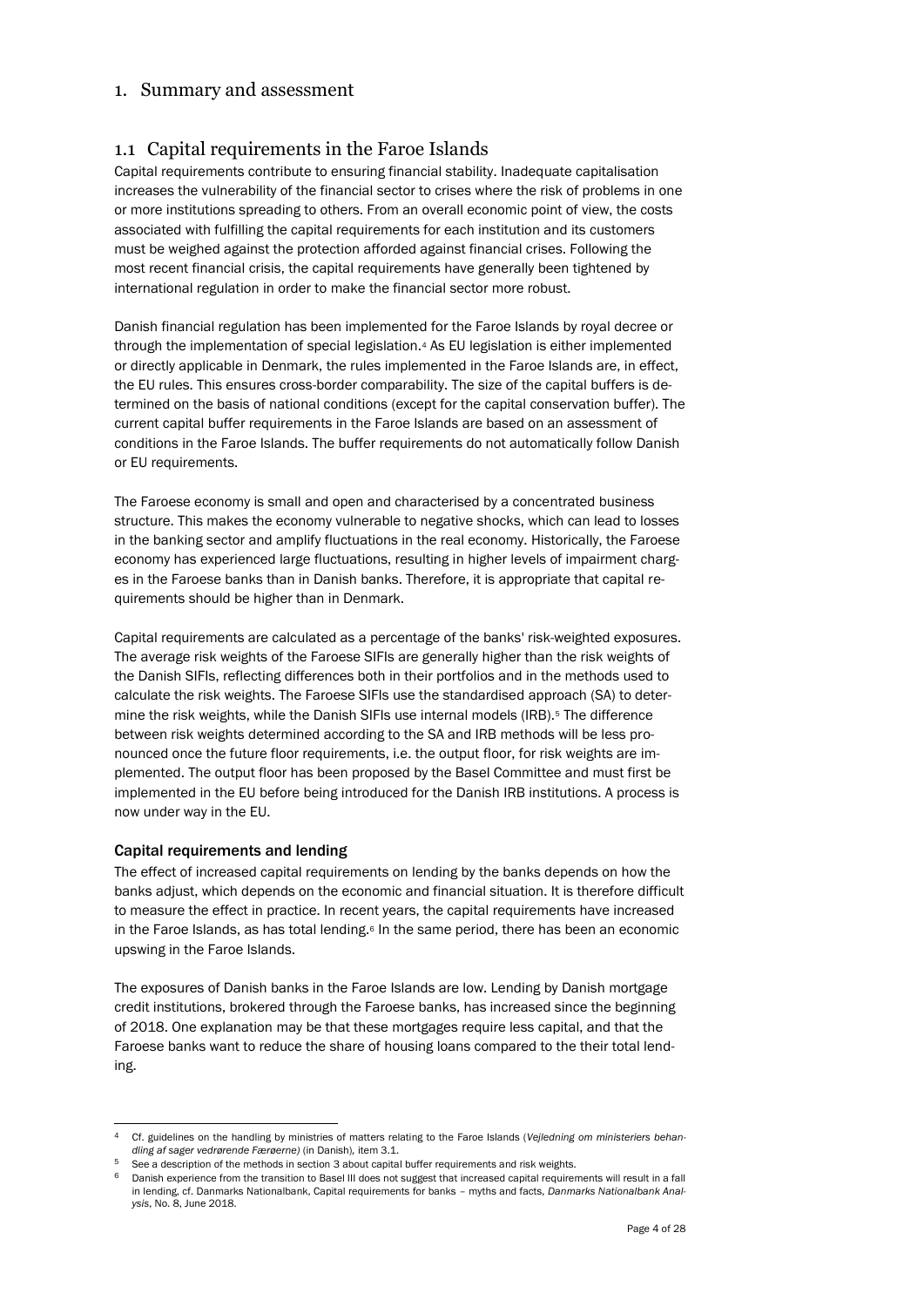## <span id="page-4-0"></span>1.2 SIFIs in the Faroe Islands

The Faroese banking sector can largely be seen as an independent market, which is separate from the Danish banking market. The bankruptcy of a major Faroese bank can have significant negative consequences for the Faroese economy. The systemic importance of the Faroese banks is therefore measured in relation to the Faroese economy and the Faroese banking sector.

Three out of four banks in the Faroe Islands have been designated as SIFIs. All three banks are relatively large compared to the Faroese economy. However, the smallest of the three banks – Norðoya Sparikassi – is a small bank with only 44 employees. Norðoya has sufficient common equity capital to meet the phased-in buffer requirements and a systemic risk buffer of 3 per cent in 2020. Whether Norðoya can meet a future MREL requirement based on its existing capital and earnings will depend on the level of such MREL requirement, which has not yet been decided. The Danish FSA sets the MREL requirement.

### **Thresholds**

l

The thresholds for the indicators used to designate SIFIs in the Faroe Islands were originally twice as high as the ones applicable in Denmark. This should be seen in light of the fact that, measured against GDP, the Danish banking sector is about twice the size of the Faroese banking sector. For the deposits indicator, the threshold is more than twice as high, as the threshold has been reduced in Denmark, without changing the threshold for the Faroe Islands.<sup>7</sup>

The indicators used to designate SIFIs are calculated relative to the Faroese GDP and the Faroese banking sector. However, as the Faroese economy is quite small, even small banks can achieve SIFI status.

*Assessment*: The Systemic Risk Council finds that a lower limit for the absolute size of a bank should be introduced so that very small banks are not designated as SIFIs, cf. recommendation to change the criteria for SIFI designation in the Faroe Islands [link]. In this analysis, Norðoya Sparikassi is included in charts and tables based on its current SIFI status.

## SIFI requirements and MREL requirements

If a SIFI experiences difficulties, it could lead to negative repercussions for the economy. SIFIs are therefore subject to additional requirements to reduce the probability of the institutions failing and limit the negative consequences in case of their failure.

The two largest banks in the Faroe Islands are subject to a 2 per cent SIFI buffer requirement, while the requirement for Norðoya Sparikassi is 1.5 per cent of risk-weighted exposures. The SIFI buffer depends on the systemic importance of the banks. For the Faroe Islands, the systemic importance is calculated as the average of three indicators (market shares for balance sheet, lending and deposits) divided by two. For Danish SIFIs, systemic importance is calculated as an average of the three indicators.

As a non-SIFI, Norðoya Sparikassi would not have to meet the same requirements. It would no longer be subject to a SIFI buffer requirement or any of the other SIFI requirements, such as reporting and the appointment of various committees. It would still have to meet an MREL requirement<sup>8</sup>. The MREL requirement is determined in accordance with the preferred resolution strategy set out in the institution's resolution plan.

As far as the Faroese SIFIs are concerned, it can be seen from the Danish FSA's preliminary principles and the recent decision concerning the MREL requirement for BankNordik that

<sup>7</sup> At the end of 2018, the threshold for the deposits indicator was reduced to 3 per cent in Denmark, while it remains 10 per cent for the Faroe Islands. The limit value for the balance sheet-to-GDP ratio is 13 per cent for the Faroe Islands (6.5 per cent in Denmark), while the lending indicator is 10 per cent (5 per cent in Denmark).

<sup>8</sup> MREL stands for Minimum Requirement for Eligible Liabilities. These are liabilities eligible for absorbing losses and recapitalising the bank in a resolution situation.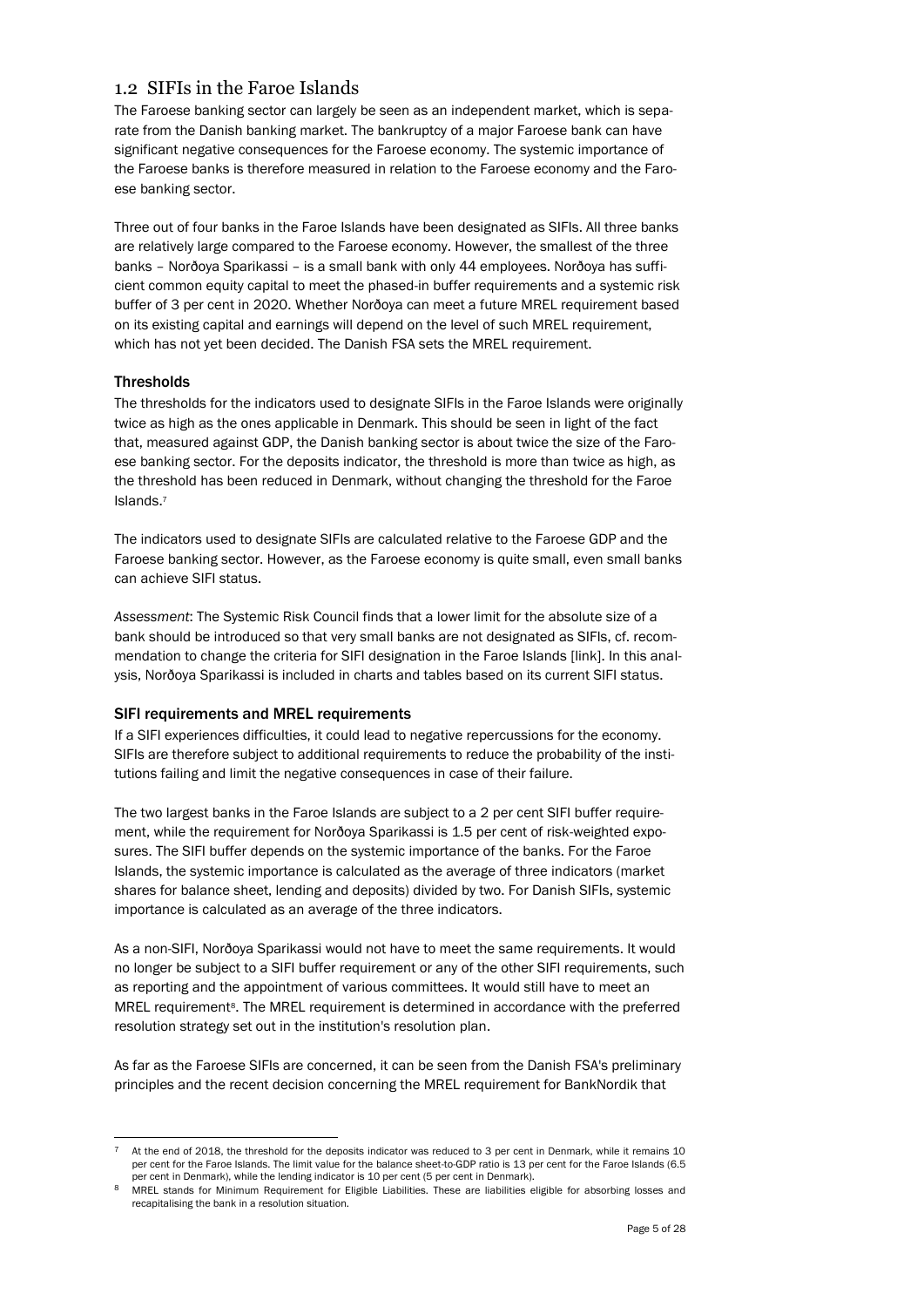the systemic risk buffer should only be included once in the MREL requirement.<sup>9</sup> The SIFI buffer and the capital conservation buffer are included twice, as is the case for the Danish SIFI<sub>s.<sup>10</sup></sub>

The MREL requirement contributes to ensuring a resolution process without the use of government funds, and without such resolution having any significant negative impact on financial stability. Institutions can meet their MREL requirements by retaining earnings or issuing new capital and debt instruments such as shares or non-preferred senior debt.

*Assessment*: The systemic risk councils in both Denmark and the Faroe Islands are of the opinion that the other capital buffer requirements are currently appropriate. As regards the MREL requirements, the Danish Risk Council will annually assess whether there are indications that phasing-in of the requirements has significant negative implications for the Faroese economy. If that is the case, the Council is ready to recommend an extension of the MREL phasing-in period.

### Resolution

If a non-SIFI is failing, the initial response would be to seek a market solution. This means that private solutions will be sought, including a merger with a stronger institution. If this is not possible, an orderly wind-down must be carried out, selling the good assets and transferring the rest to the resolution authority Finansiel Stabilitet for resolution.

A market solution can be more difficult in the Faroe Islands than in a larger economy. As the Faroese banking sector can to a very large extent be seen as an independent market, there are not a lot of banks that can take over – or buy the good assets of – a failing bank.

## <span id="page-5-0"></span>1.3 Systemic risk buffer and countercyclical capital buffer

The general systemic risk buffer and the countercyclical capital buffer have been implemented in the legislation of the EU and EEA countries, but levels are set by national authorities on the basis of national conditions. The buffers apply to all institutions.

The systemic risk buffer addresses *structural* systemic risks, while the countercyclical capital buffer addresses *cyclical* systemic risks. For the purpose of addressing cyclical risks, the regulatory requirement can be increased in good times and reduced in bad times, while the requirement designed to counter structural risks basically does not change over time. In practice, however, it can be difficult to make a stark distinction between cyclical and structural systemic risks.

Structural vulnerabilities are deemed to be greater in the Faroe Islands than in Denmark. A systemic risk buffer of 3 per cent therefore applies from 1 January 2020. The purpose of the buffer is to make the banks more resilient to large fluctuations in the Faroese economy.

The countercyclical capital buffer is not activated in the Faroe Islands. The buffer must be built up during periods of increasing systemic risk and released in times of crisis to support the supply of credit. The buffer is associated with advantages as well as drawbacks. One advantage is that it can be released. A drawback is that there may be resistance to increasing it in good times. Another drawback is that it is difficult to decide exactly when it should be built up and when released, especially in a small economy as the Faroese with a limited number of financial indicators. As it is difficult to measure systemic risks, the buffer cannot be set mechanically with reference to a single indicator. The assessment must therefore be based on a broad information set.

*Assessment*: The systemic risk councils in both Denmark and in the Faroe Islands deem the current level of the general systemic risk buffer to still be appropriate. There are currently

This means that the systemic risk buffer will not be included in the recapitalisation amount. The Danish FSA decided BankNordik's MREL requirement at the end of November (26 November 2019).

<sup>10</sup> The countercyclical capital buffer is also included only once.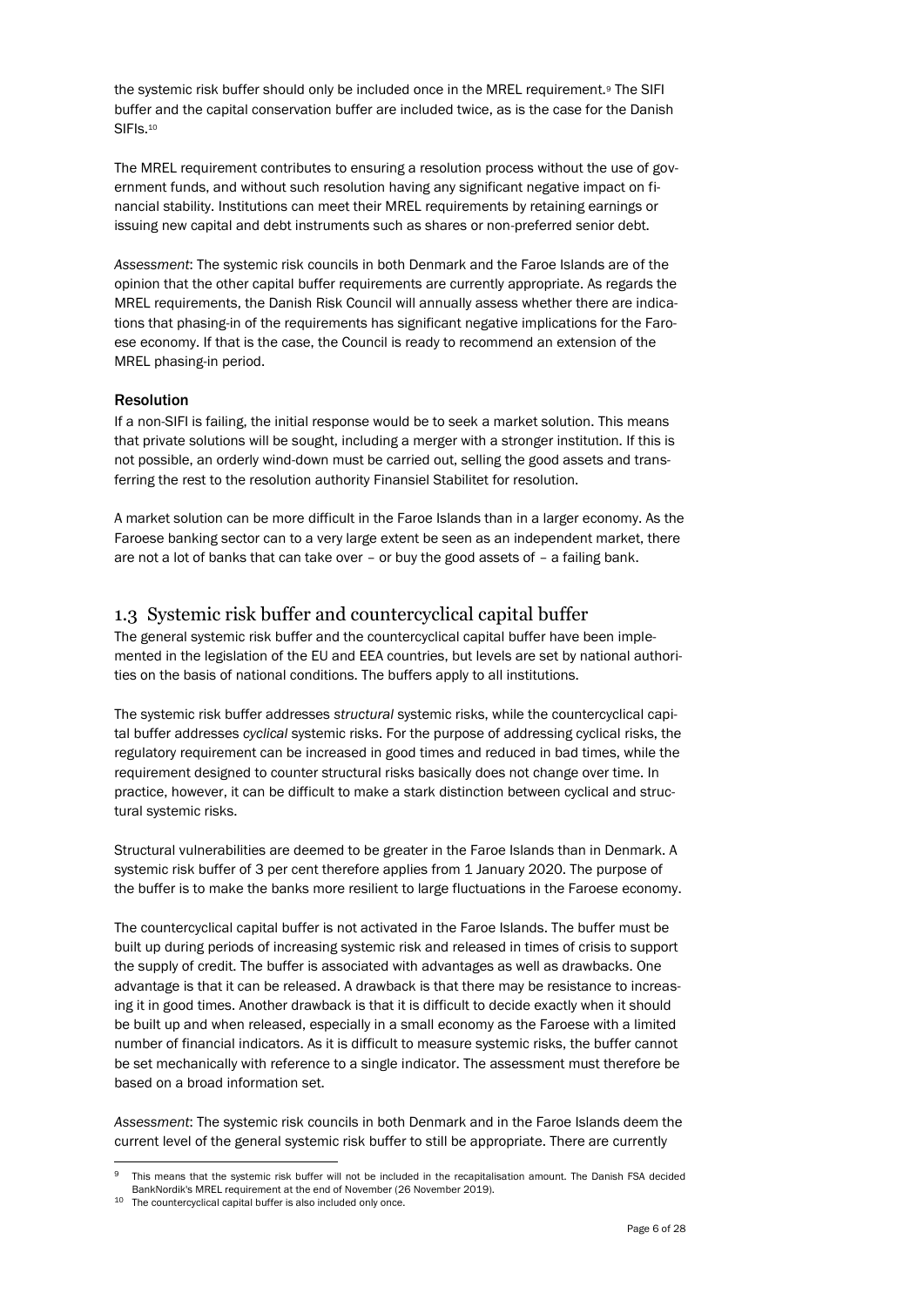no grounds for activating the countercyclical capital buffer in the Faroe Islands. This should be seen in light of the fact that the general systemic risk buffer increases the banks' resilience to large fluctuations in the Faroese economy. The cyclical fluctuations should therefore be pronounced for the countercyclical capital buffer to be activated.

## <span id="page-6-0"></span>2. Faroese banking sector

There are a total of four banks in the Faroe Islands, and their aggregate assets was about 150 per cent of the Faroe Islands' GDP in 2018. Lending by the Faroese banks accounts for most of the total lending to Faroese residents, cf. Appendix A. About half of total lending by the Faroese banks is to households, mostly in the form of housing loans, cf. Chart 1 on the left. Faroese housing loans are variable-rate bank loans.

Danish mortgage lending for housing financing was introduced in the Faroe Islands in 2006 and is brokered by the Faroese banks. Terms etc. are the same as in Denmark, but contribution rates are higher. Borrowing from Danish mortgage credit institutions has increased since the beginning of 2018, cf. Chart 1, and accounts for just over a quarter of total housing financing in the Faroe Islands. 70 per cent of mortgages are variable-rate, while 30 per cent are fixed-rate.<sup>11</sup>

Lending by the Faroese banks to the corporate sector is especially to commerce, industry and fisheries and aquaculture, cf. Appendix A. Over the past ten years, there has been a decline in the importance of Faroese banks as a source of funding for Faroese companies. The banks account for a lower share of corporate borrowing, while there has been an increase in the share of equity funding. This development should be seen, among other things, in light of the positive economic development in the Faroe Islands.



Note: MFI statistics. Lending in left-hand chart is by Faroese banks and Danish mortgage credit institutions. 'Public sector' consists of municipalities, social funds and public corporations. The State, i.e. 'Landsstyret', relies on the bond market as a source of funding. Total housing loans in the right-hand chart are from Faroese and Danish banks as well as Danish mortgage credit institutions. Latest observation in the right-hand chart is from October 2019.

Source: Landsbanki Føroya and Danmarks Nationalbank.

## <span id="page-6-1"></span>2.1 SIFIs in the Faroe Islands

Three of the four Faroese banks have today been designated as SIFIs based on the size of their balance sheets and market share of lending and deposits, cf. Table 1. Measured on

<sup>11</sup> Based on data for September 2019.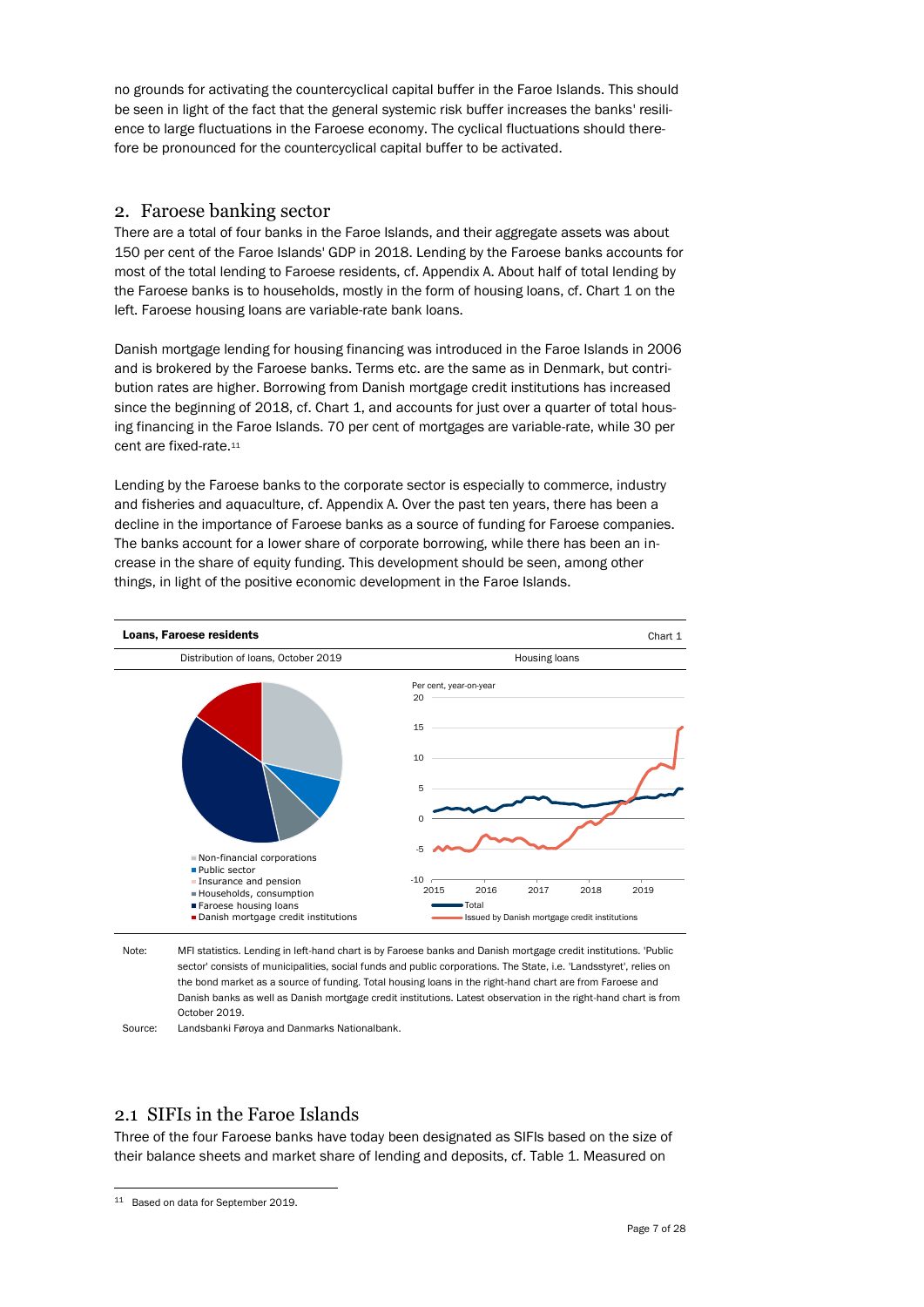balance sheet and number of employees, BankNordik is the largest SIFI, while Norðoya Sparikassi is the smallest SIFI.

| <b>Characteristics of the Faroese banking sector</b><br>Table 1 |                   |             |              |                         |  |  |
|-----------------------------------------------------------------|-------------------|-------------|--------------|-------------------------|--|--|
| Kr. million                                                     | <b>BankNordik</b> | Betri Banki |              | Suðurovar<br>Sparikassi |  |  |
| SIFI indicators, per cent                                       |                   |             |              |                         |  |  |
| - Balance sheet-to-GDP ratio (>13)                              | 89                | 51          | 14           | $\overline{4}$          |  |  |
| - Lending, market share (>10)                                   | 43                | 40          | 13           | $\overline{4}$          |  |  |
| - Deposits, market share (>10)                                  | 41                | 42          | 13           | 4                       |  |  |
| SIFI status, 2019                                               | Yes               | Yes         | Yes          | No.                     |  |  |
| Corporate structure                                             |                   |             |              |                         |  |  |
| - Employees                                                     | 359               | 136         | 44           | 16                      |  |  |
| - Form of incorporation                                         | A/S               | A/S         | Savings bank | A/S                     |  |  |
| - Jurisdictions                                                 | FO, DK, GL        | FO          | FO.          | FO.                     |  |  |

Note: The figures in brackets for the SIFI indicators indicate the thresholds for SIFI designation. The SIFI indicators are from the Danish FSA's SIFI designation in 2019.

Source: The Danish FSA and financial statements for 2018.

The Faroese SIFIs are small compared to the Danish SIFIs, but given the size of the Faroese economy, the Faroese banks are relatively large, especially the two largest, cf. Chart 2.

For comparative purposes, the Icelandic SIFIs are also shown in Chart 2. The Icelandic economy is very similar to the Faroese, and the Icelandic banks use the same method to calculate their risk weights, cf. section 3 below.<sup>12</sup>



Note: Selected Danish SIFIs. For the Danish and Faroese SIFIs, the data used are data published by the Danish FSA in connection with SIFI designations for 2019. For Iceland, ratios have been calculated on the basis of MFI statistics (Seðlabanki Íslands) for end-2018.

Source: The Danish FSA and Seðlabanki Íslands.

l

The designation of SIFIs under Danish, and subsequently Faroese, legislation is based on the political agreement from October 2013 (Bank Rescue Package 6). The thresholds for

<sup>12</sup> Iceland is part of the European Economic Area (EEA), but is not a member of the EU.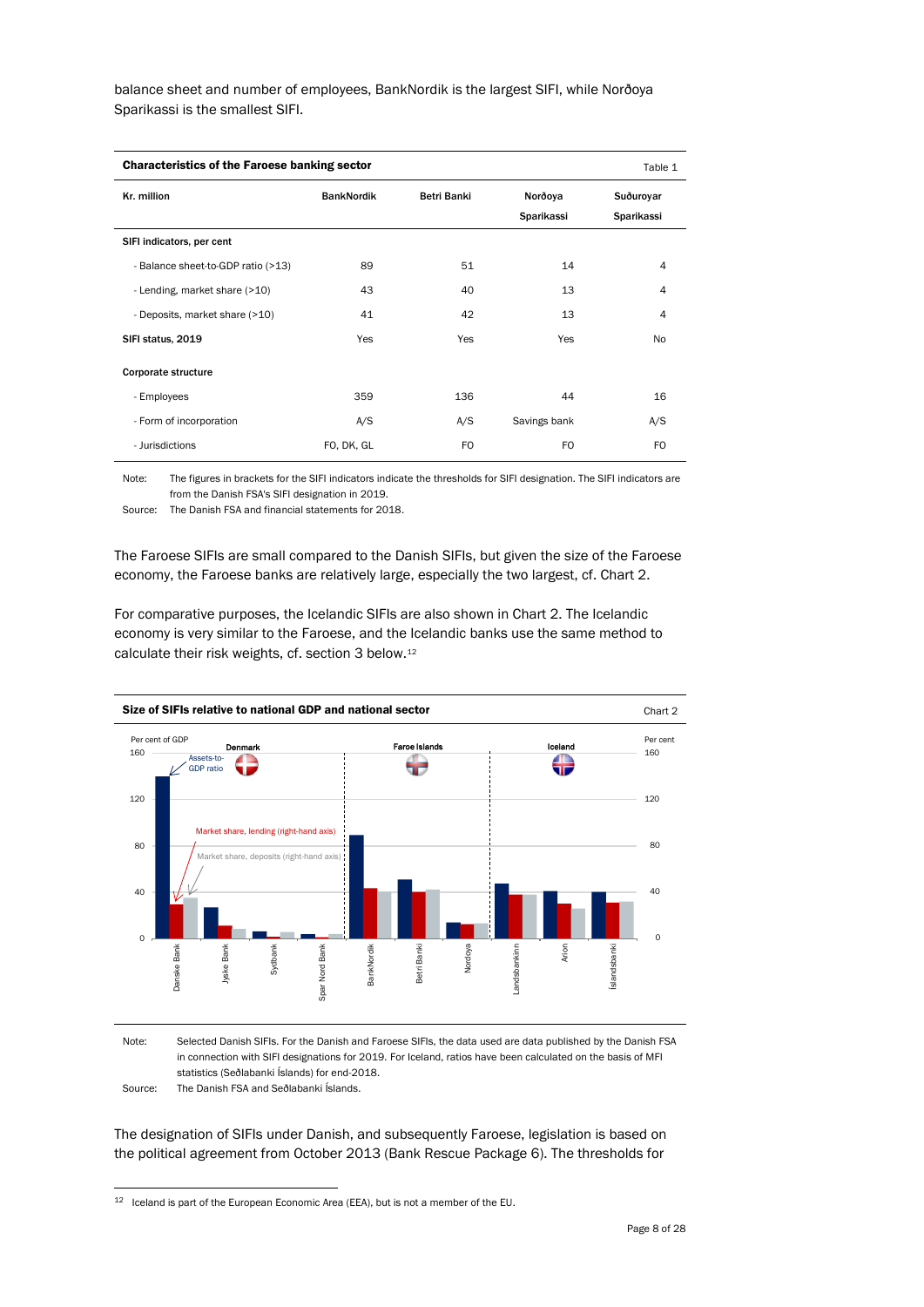the indicators used to designate SIFIs were twice as high for the Faroe Islands compared to the Danish thresholds. This should be seen in light of the fact that, measured against GDP, the Danish banking sector is about twice the size of the Faroese banking sector.<sup>13</sup>

The designation of SIFIs in Iceland is based on guidelines from the European Banking Authority (EBA). The EBA guidelines were published in 2014 and include at least ten indicators for calculating the systemic importance of the institutions.<sup>14</sup> No thresholds have been defined for the individual indicators.

## <span id="page-8-0"></span>3. Capital buffer requirements and risk weights

Capital requirements are calculated as a percentage of the banks' risk-weighted exposures. This section provides an overview of various capital buffer requirements and methods for calculating risk-weighted exposures.

The capital buffer requirements for SIFIs in the Faroe Islands, Denmark, Greenland and Iceland are shown in Table 2. The capital conservation buffer is 2.5 per cent for all banks in all countries, while the other buffers depend on national implementation. The general systemic risk buffer and the countercyclical capital buffer are the same for all banks in that country, while the SIFI buffer is institution-specific.

| Capital buffers for Danish, Faroese, Greenlandic and Icelandic SIFIs<br>Table 2 |                                |                |                             |                               |  |  |
|---------------------------------------------------------------------------------|--------------------------------|----------------|-----------------------------|-------------------------------|--|--|
|                                                                                 |                                |                | Buffer rate in home country |                               |  |  |
| Per cent of risk-<br>weighted exposures                                         | Capital conservation<br>buffer | SIFI buffer    | Systemic risk buffer        | <b>Countercyclical buffer</b> |  |  |
| Danske Bank                                                                     | 2.5                            | 3              | $\Omega$                    | $\overline{2}$                |  |  |
| Spar Nord                                                                       | 2.5                            | $\mathbf{1}$   | $\Omega$                    | $\overline{2}$                |  |  |
| Betri Banki                                                                     | 2.5                            | $\overline{2}$ | 3                           | 0                             |  |  |
| <b>BankNordik</b>                                                               | 2.5                            | $\overline{2}$ | 3                           | $\circ$                       |  |  |
| Norðoya                                                                         | 2.5                            | 1.5            | 3                           | $\Omega$                      |  |  |
| GrønlandsBANKEN                                                                 | 2.5                            | 1.5            | $\Omega$                    | $\Omega$                      |  |  |
| <b>Icelandic SIFIs</b>                                                          | 2.5                            | $\overline{2}$ | 3                           | $\overline{2}$                |  |  |

Note: There are seven Danish SIFIs, see the others in Table 5 below. The systemic risk buffer applies only to domestic exposures (for the Faroe Islands and Iceland, respectively). The countercyclical buffer rates are the agreed rates in the countries (applicable from December 2020 in Denmark and February 2020 in Iceland). The institution-specific countercyclical buffer rates depend on the institution's exposures in different countries. The three Icelandic SIFIs are subject to the same buffer requirements.

Source: European Systemic Risk Board and national authorities' websites.

As mentioned above, the buffer requirements are calculated as a percentage of the institutions' risk-weighted exposures. The Faroese and Icelandic banks use the standardised approach (SA) to calculate their risk weights, as does the Danish SIFI Spar Nord Bank. The other Danish SIFIs use Internal Ratings Based (IRB) models to calculate their risk weights.<sup>15</sup>

<sup>&</sup>lt;sup>13</sup> The thresholds were set at a time when the Danish banking sector accounted for approximately 400 per cent of Denmark's GDP, while the Faroese banking sector represented 200 per cent of the Faroese GDP. Today, the factor is still about 2. The Danish banking sector (measured on balance sheet) accounted for 358 per cent of Denmark's GDP in 2018, while the Faroese banking sector accounted for 154 per cent.

<sup>14</sup> Cf. EBA/GL/2014/10.

<sup>15</sup> According to Spar Nord's 2018 risk report, a project has been launched to enable it to transition from the SA method to the IRB method over a period of three to four years.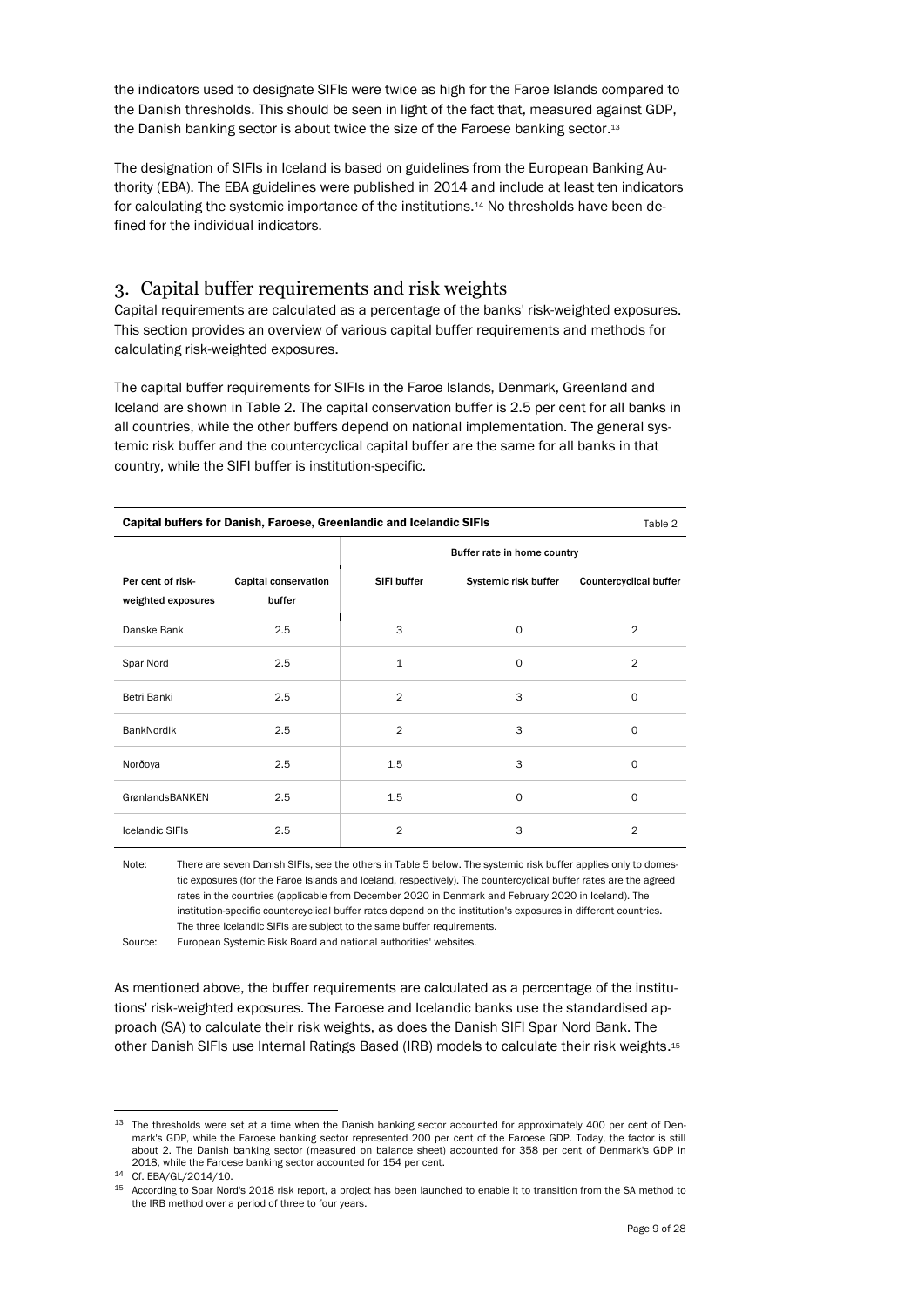In the SA approach, the exposures of institutions are divided into categories with internationally determined risk weights. The method is simple and transparent, but it is only adapted to the general risk associated with the various exposure types and not the actual risk of each exposure.

Institutions using the IRB method must calculate risk weights by estimating a number of key parameters for each exposure based on their own data.<sup>16</sup> The calculated risk weights reflect aspects such as the institution's loss history and customers' individual circumstances, e.g. income and LTV ratios. The use of IRB methods requires authorisation, and the models must be approved by the supervisory authority. Differences in risk weights can therefore be ascribable both to differences in portfolios and in calculation methods.

The IRB risk weights are typically lower than the weights calculated using the SA method.<sup>17</sup> However, the difference between the SA and IRB methods will decrease when the future socalled output floor is implemented, cf. Appendix B.<sup>18</sup> The output floor is a floor under the risk-weighted exposures and affects only IRB institutions.

In 2017, an expert group appointed by the Danish government forecast that the capital requirements of the Danish SIFIs will increase by an average of 34 per cent if the output floors and revised IRB method are introduced in accordance with the recommendations of the Basel Committee. A process is now under way in the EU prior to implementation of the Basel Committee's proposal in EU legislation.

### *IRB method for the exposures of Danish institutions in the Faroe Islands*

Use of the IRB method for credit risk on Faroese exposures by an IRB institution is subject to authorisation by the Danish FSA. The authorisation must cover Faroese exposures. If the institution's IRB authorisation does not include Faroese exposures, the institution must apply the standardised approach to calculate the credit risk associated with its Faroese exposures. If an IRB institution wishes to transition from the SA method to the IRB method for Faroese exposures, prior approval must be obtained from the Danish FSA.

## <span id="page-9-0"></span>3.1 Average risk weights of banks

The average risk weight of the Faroese banks is higher than that of the large Danish banks in group 1 as a whole, but slightly lower than the risk weight of the medium-sized banks in group 2, cf. Table 3. <sup>19</sup> The Icelandic banks have a higher average risk weight than both the Faroese and Danish banks.

| Average risk weights of banks, Q3 2019<br>Table 3 |                    |                           |                    |                         |                                   |         |
|---------------------------------------------------|--------------------|---------------------------|--------------------|-------------------------|-----------------------------------|---------|
|                                                   | Large<br>(group 1) | Medium-sized<br>(group 2) | Small<br>(group 3) | Verv small<br>(group 4) | <b>Faroe Islands</b><br>(group 6) | Iceland |
| Average risk weight                               | 32.4               | 63.6                      | 62.6               | 58.4                    | 61.2                              | 72.7    |

Note: The average (implicit) risk weight is the ratio between risk-weighted exposures and aggregate assets. Data for Iceland are for Q2 2019.

Source: The Danish FSA and financial statements of Icelandic banks.

<sup>&</sup>lt;sup>16</sup> Two of the key parameters are PD and LGD: Probability of Default (PD) is the probability of a loan defaulting in the coming year. Loss Given Default (LGD) is the expected loss ratio given default on the loan.

<sup>17</sup> There are cases where the IRB method results in *higher* risk weights than the SA method, e.g. for Ireland, cf. Döme and Kerbl, Comparability of Basel risk weights in the EU banking sector, *Oesterreichische Nationalbank*, 2017. One explanation may be that Ireland was hit hard during the 2007-08 financial crisis. As historical losses are included in the calculation of IRB risk weights, the heavy losses suffered by Irish banks during the financial crisis will be reflected in higher risk weights when using the IRB approach.

<sup>18</sup> Another upcoming requirement (described in Appendix B) is a minimum requirement for the leverage ratio of institutions. Based on current exposures, this will not be the binding minimum requirement for Faroese banks as the risk-based minimum requirement is higher. However, it will be the binding minimum requirement for a number of Danish SIFIs.

<sup>19</sup> The positioning of the Faroese banks in relation to all the Danish institutions is shown in Chart C1 of Annex C.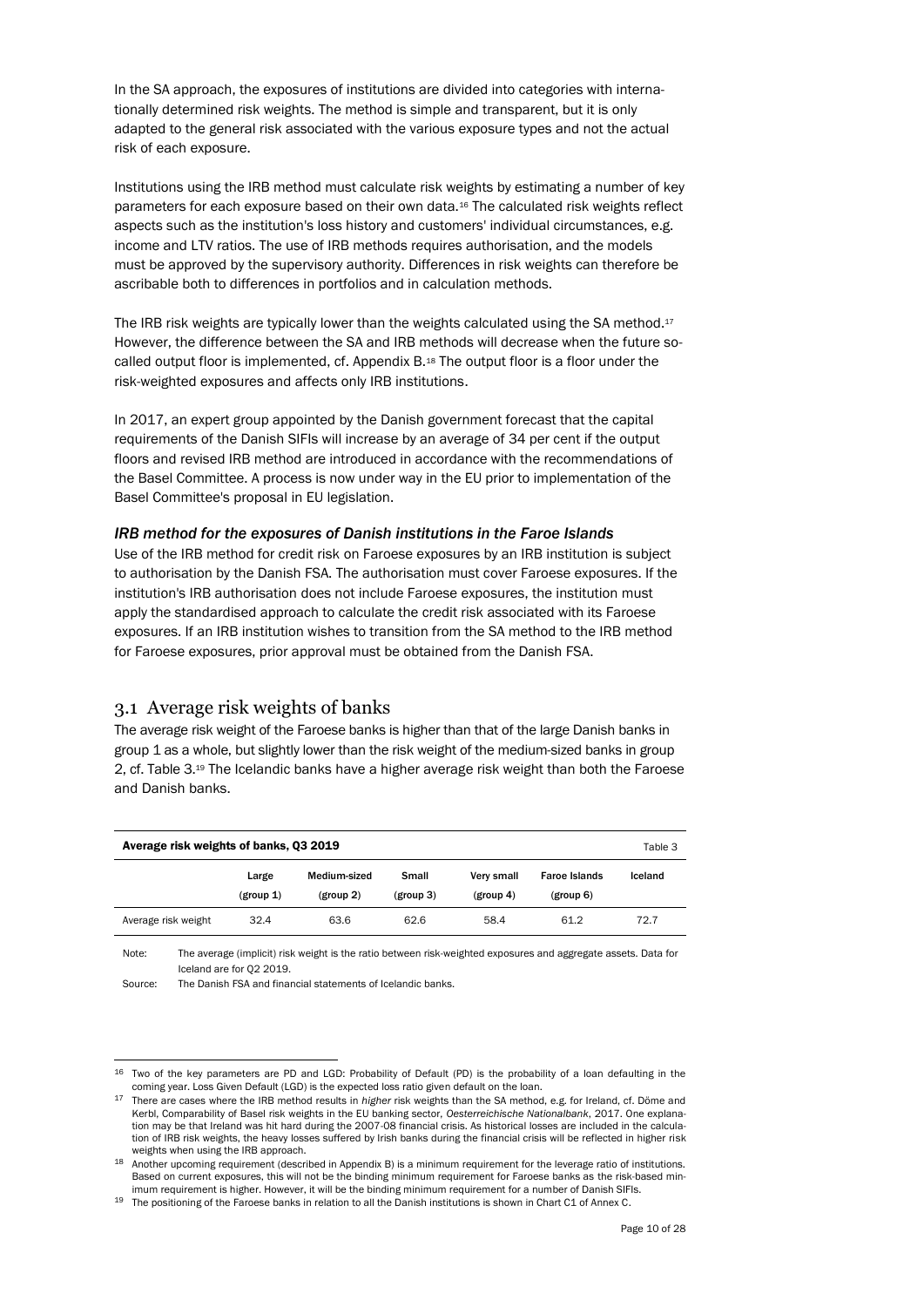For the SIFIs, there are differences between individual institutions, cf. Chart 3. The average risk weights of the Faroese SIFIs are on a par with the Danish SIFI Spar Nord. The risk weights of the other Danish SIFIs – using the IRB approach – are lower, especially for the mortgage credit institutions. The mortgage credit institutions exclusively offer loans secured by mortgages on real estate within certain statutory limits, so risk weights are lower.





### Risk weights by segments

l

Faroese banks have a high share of exposures secured by mortgages on real estate. The risk weight for these exposures is relatively low, which helps to explain why the total average risk weight of the Faroese banks is slightly lower than that of the medium-sized Danish banks (group 2), cf. Chart 4.

The total average risk weights in Chart 3 must be seen in the light of the risk weights of the individual segments and the size of the associated exposures. The breakdown into segments in Chart 4 can only be done for credit exposures, while all exposures are included in the total average risk weight. 20

The large Danish banks have a larger share of loans to corporates than the Faroese banks and other Danish banks. The IRB risk weights for corporate exposures are significantly lower than the SA risk weights. The risk weights calculated using the IRB approach depend, inter alia, on the individual circumstances of customers and the institution's loss history and may therefore vary over time. 21

<sup>&</sup>lt;sup>20</sup> The total average risk weight in Chart 3 also includes risk-weighted exposures attributable to counterparty risk, market risk and operational risk. However, the vast majority of exposures are attributed to credit risk.

<sup>&</sup>lt;sup>21</sup> The development in Danish SIFIs' risk weights up to 2015 is described in Chapter 4: Capital requirements and risk weights, *Financial Stability,* 1st half 2016, Danmarks Nationalbank.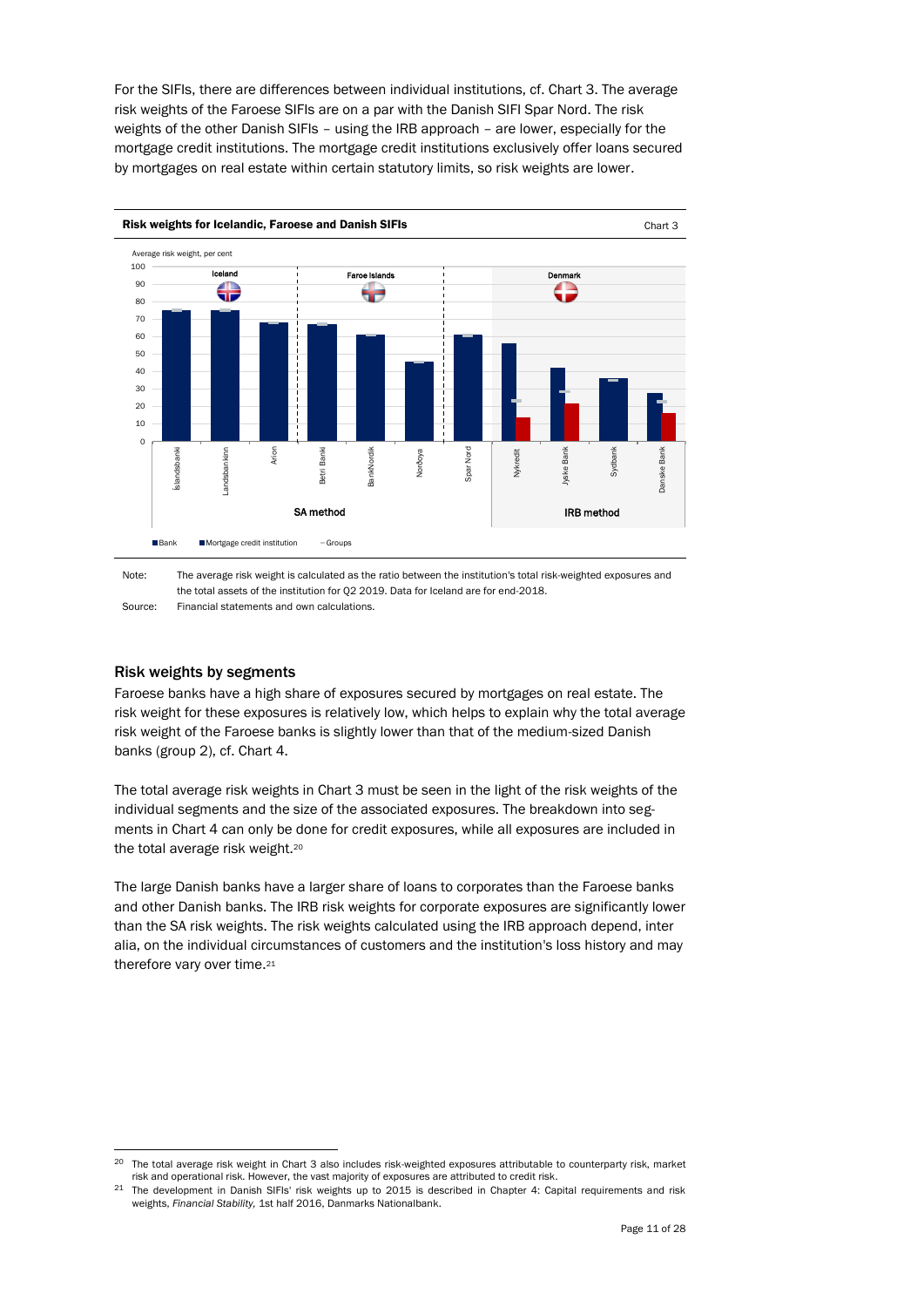

Note: Source: The risk weights are the institutions' average risk weights for the specified credit exposure segments measured according to the SA and IRB methodologies. The average risk weight is calculated as the ratio between the institution's risk-weighted exposures to the segment in question and the institutions' total exposures to the segment. For the IRB institutions, some exposures to 'Corporate sector' may be secured by mortgages on real estate. Some of the large Danish banks' portfolios are calculated according to the SA method. 'Public etc.' includes public corporations. 'Other' includes non-performing exposures, exposures that carry a particularly high risk etc. The Danish FSA.

### Impairment charges and losses in Faroese and Danish banks

As mentioned before, the IRB risk weights are typically lower than the weights calculated using the SA method. This should be seen in light of the fact that institutions with IRB authorisation are often large and have a highly diversified portfolio with a loss history justifying the approval of low risk weights. Since 1996, the Faroese banks have posted higher losses and impairment charges than the Danish SIFIs with IRB authorisation, cf. Chart 5. This is an indication that, if given IRB permission, the Faroese banks' risk weights would not be as low as those of the Danish SIFIs. It is especially on corporate loans that the Faroese banks post higher losses and impairment charges than the Danish SIFIs, cf. Appendix C.



Note: The banks' accumulated losses and accumulated impairment charges in per cent of lending before impairment charges.

Source: The Danish FSA.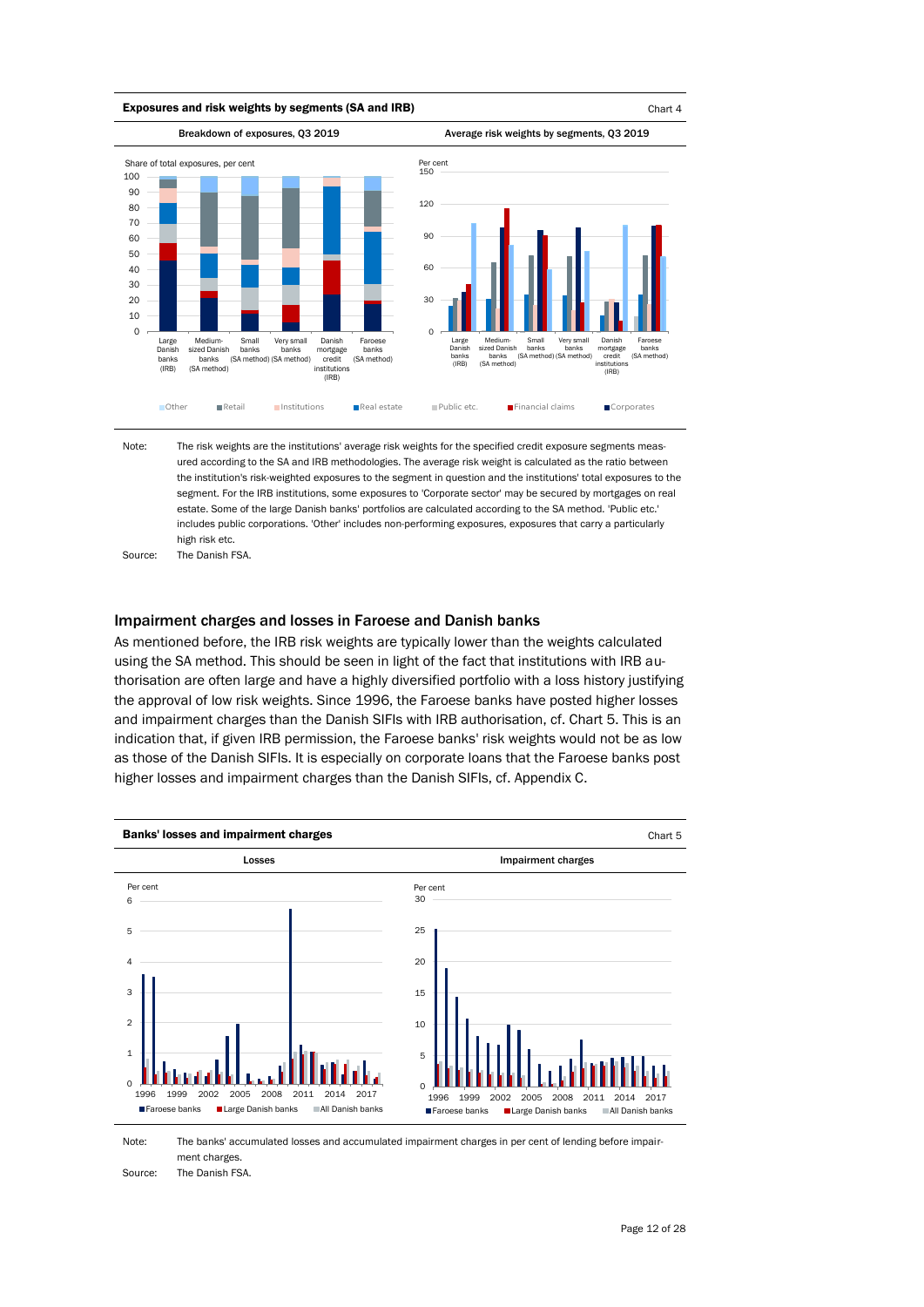## <span id="page-12-0"></span>4. Capital requirements and lending

Credit institutions fund their lending with a mix of equity and debt. The capital requirements introduce minimum criteria for the share of equity funding. It is therefore a common assumption that binding capital requirements reduce lending and increase lending rates. The argument is that equity is an expensive source of funding compared to debt due to the higher required return on equity because any losses on assets are first absorbed by equity.

The argument that equity is expensive overlooks the fact that an increase in equity makes the credit institution more resilient to losses on assets. With higher equity, the bank will be able to absorb correspondingly higher losses on its assets before creditors are affected. This reduces the risk of creditors suffering losses. For both creditors and shareholders, the risk is thus lower, the more equity the bank has. The lower risk is normally reflected in lower interest rates on a bank's debt and a lower required rate of return on equity. Empirical evidence supports markets meeting well-capitalised institutions with a lower required rate of return.<sup>22</sup>

A bank may adjust to higher capital requirements in different ways, cf. Box 1. Experience with the transition to Basel III in Denmark does not suggest that higher capital requirements has reduced lending.<sup>23</sup>

#### **Possible ways of adjusting to higher capital requirements**  $\text{Box } 1$

The effects of higher capital requirements will depend on the institutions' ability to adjust. Generally speaking, the institutions can:

- increase their capital by retaining earnings rather than paying dividends and/or raising capital in the market;
- reduce their risk-weighted assets, which can be done by reducing lending and/or changing their asset mix towards lower risk weight sectors;
- " reduce their excess capital adequacy, i.e. their voluntary buffer over and above the capital requirement.<sup>1</sup>

In practice, the effects of the institutions' adjustment will depend on the financial and economic situation.<sup>2</sup> The adjustment also includes a temporal perspective, e.g. it will probably take longer to increase capitalisation through higher earnings than by raising new capital. Changing the asset mix is also likely to take a long time.

1 However, there may be a market requirement for a certain level of capital or excess capital adequacy.

2 Cf., for example, Harimohan (2014), How might macroprudential capital policy affect credit conditions?, Bank of England, Quarterly Bulletin, Q3.

### Excess capital adequacy in Faroese banks

l

There have been no signs of a decline in lending in the Faroe Islands in recent years, despite an increase in buffer requirements. At the same time, there has been an economic upswing in the Faroe Islands.

All banks will be able to meet the phased-in buffer requirements and the systemic risk buffer of 3 per cent from 1 January 2020. Table 4 shows an overview of the capital buffer requirements and excess capital adequacy of the four Faroese banks. 24

The Faroese banks' primary funding sources are deposits and equity. Since a share of 45 per cent of bank deposits is not covered by the deposit guarantee, cf. Appendix A, it would therefore be expected to be sensitive to risks in the banks.

<sup>22</sup> Cf. Danmarks Nationalbank, Capital requirements for banks – myths and facts, *Danmarks Nationalbank Analysis*, No. 8, June 2018.

<sup>23</sup> Cf. Danmarks Nationalbank, Capital requirements for banks – myths and facts, *Danmarks Nationalbank Analysis*, No. 8, June 2018.

<sup>&</sup>lt;sup>24</sup> In Q3 2019, BankNordik issued Additional Tier 1 capital, which is not included in the table with Q2 data.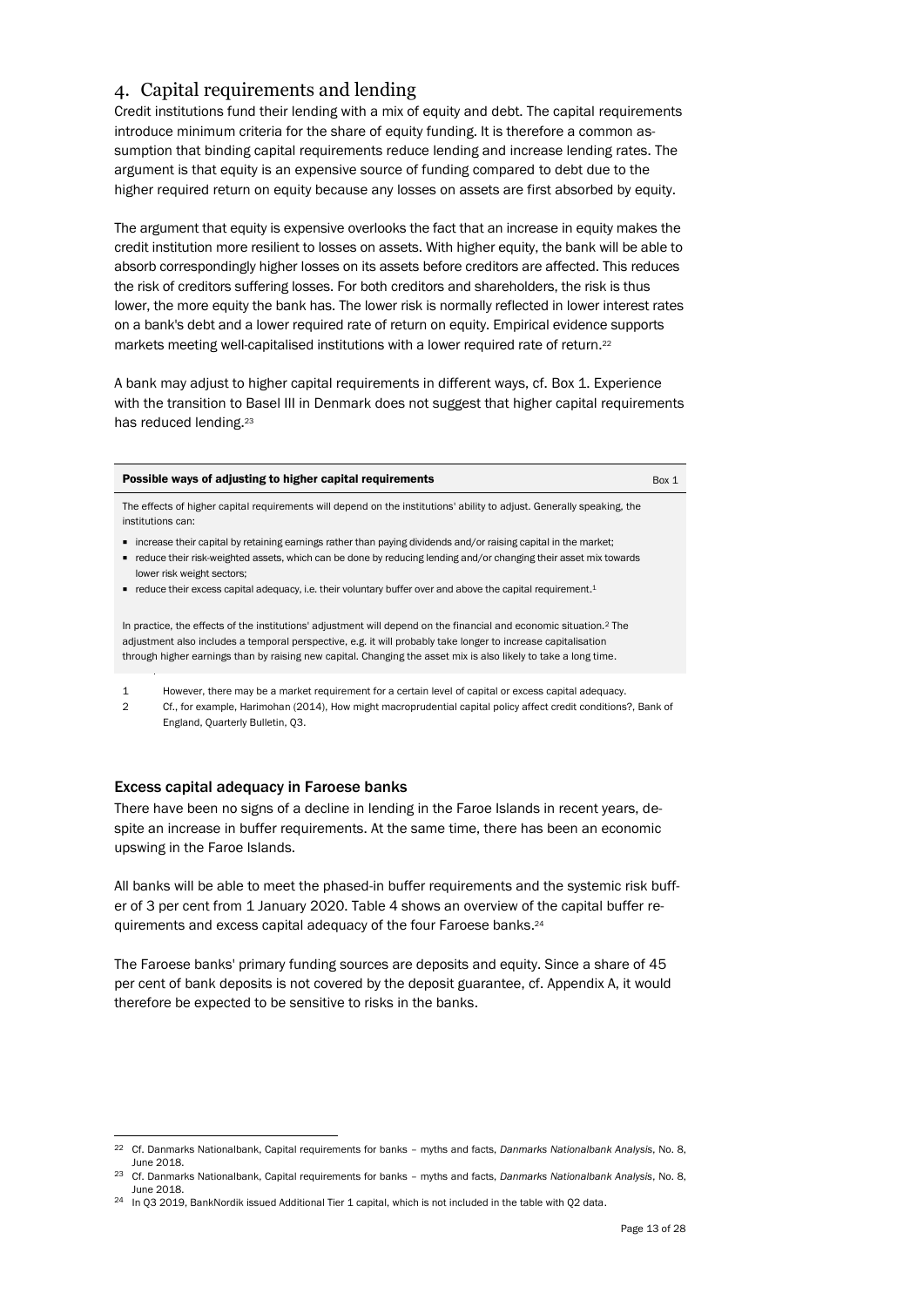| Capital requirements and excess capital adequacy, Q2 2019<br>Table 4 |                   |             |                       |                         |  |  |
|----------------------------------------------------------------------|-------------------|-------------|-----------------------|-------------------------|--|--|
| Per cent of risk exposures                                           | <b>BankNordik</b> | Betri Banki | Norðova<br>Sparikassi | Suðurovar<br>Sparikassi |  |  |
| Minimum requirements (Pillar I)                                      | 8.0               | 8.0         | 8.0                   | 8.0                     |  |  |
| Minimum common equity capital (CET1)<br>requirement                  | 4.5               | 4.5         | 4.5                   | 4.5                     |  |  |
| Capital add-on (Pillar II)                                           | 1.5               | 2.5         | 2.7                   | 1.6                     |  |  |
| Total buffer requirement 20201                                       | 7.0               | 7.5         | 7.0                   | 5.4                     |  |  |
| <b>Total capital requirement</b>                                     | 16.4              | 17.9        | 17.6                  | 15.0                    |  |  |
| - Common equity capital (CET 1) requirement                          | 14.3              | 17.9        | 15.8                  | 13.4                    |  |  |
| Total solvency ratio                                                 | 19.6              | 25.9        | 20.4                  | 16.1                    |  |  |
| - Common equity capital ratio (CET 1)                                | 17.5              | 25.9        | 18.5                  | 14.5                    |  |  |
| Excess capital adequacy <sup>2</sup>                                 | 3.2               | 8.0         | 2.7                   | 1.1                     |  |  |
| - Excess CET 1 adequacy                                              | 3.2               | 8.0         | 2.7                   | 1.1                     |  |  |

1 The 2 per cent countercyclical capital buffer in Denmark (from December 2020) is included in the total buffer requirement, which is primarily of importance for BankNordik. The systemic risk buffer in Faroe Islands applies only to domestic exposures and will be 3 per cent on 1 January 2020.

2 The excess capital adequacy has been calculated on the assumption of unchanged capital ratios and Pillar II add-ons. Some of the institution-specific solvency requirement can be fulfilled by types of capital other than common equity capital.

<span id="page-13-0"></span>Source: The Danish FSA.

## 5. SIFI requirements

A SIFI experiencing difficulties could lead to negative repercussions for the economy. SIFIs are therefore subject to additional requirements to reduce the probability of the institutions failing and limit the negative consequences in case of their failure.

Once an institution is designated as a SIFI, it must comply with a number of additional requirements compared to non-SIFIs. SIFIs must comply with a SIFI capital buffer requirement and a higher MREL requirement, cf. below. In addition, SIFIs are subject to more intensified ongoing supervision, cf. Box 2.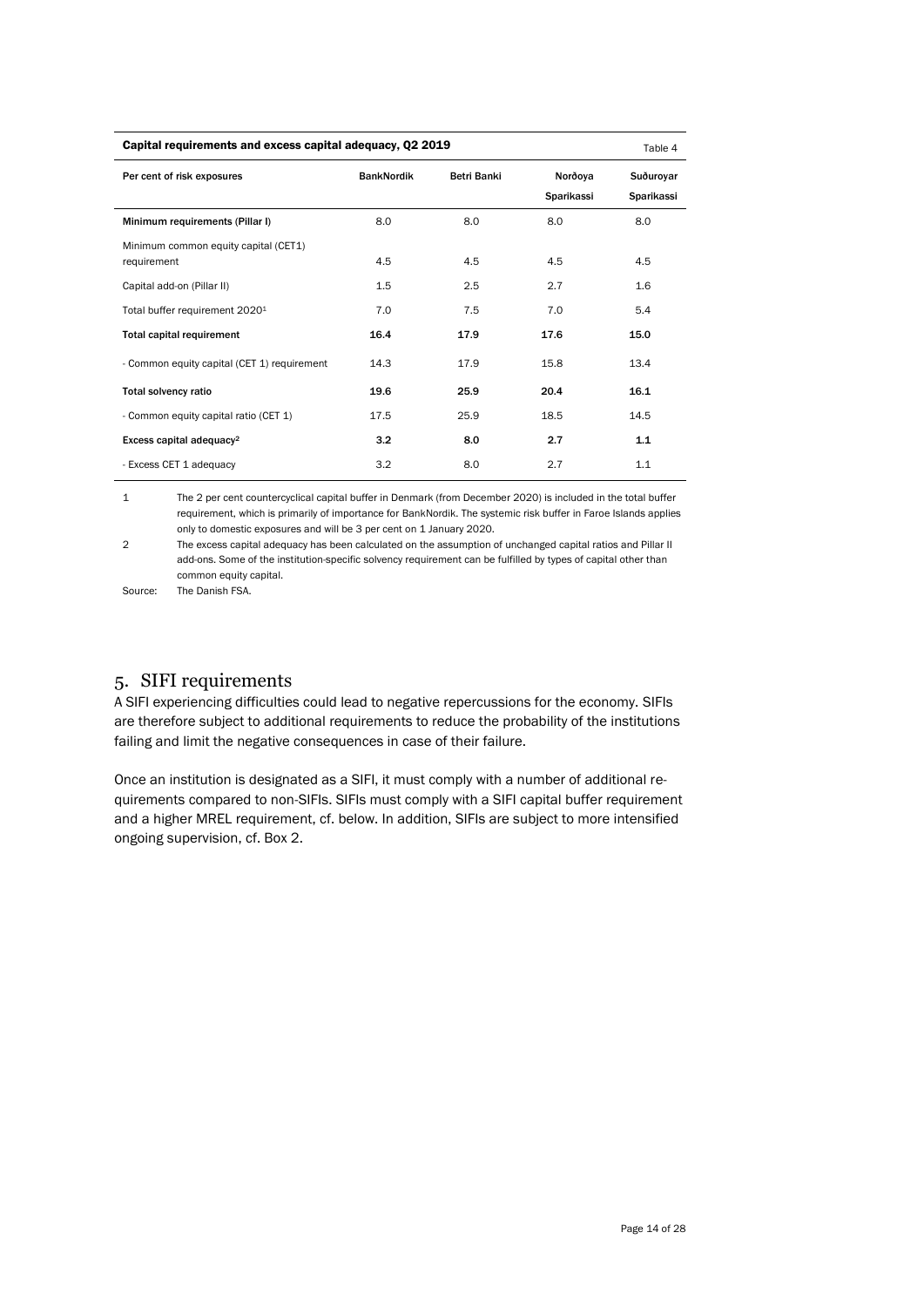#### Additional requirements for SIFIs  $\frac{1}{2}$  Box 2

In addition to the SIFI buffer and specific MREL requirements with a resolution plan, Faroese SIFIs are subject to more intensified ongoing supervision. This includes, inter alia, a quarterly conference call with the Executive Board of the SIFI, where minutes from the board meetings of the last quarter and relevant committee meetings are discussed. In addition, SIFIs must annually submit the compliance and risk function's reporting to the Board of Directors and the self-evaluation of the Board of Directors. The material is reviewed at an annual meeting between the supervisory authority and the Executive Board, compliance and risk managers, the chairman of the Board of Directors, the external auditors and any internal audit function. ICAAP and ILAAP reports<sup>2</sup>, credit and liquidity policies and a small selection of exposures are also discussed with the institution at the meeting.

In general, the Danish FSA applies a principle of proportionality to the Faroese SIFIs compared to the Danish SIFIs. On the other hand, the FSA has greater expectations concerning risk management, the control environment and defence lines of a Faroese SIFI relative to a Danish group 3 institution of comparable size.

In addition, there are higher regulatory requirements regarding the management of a SIFI and its organisation. They include, for example, a requirement to set up remuneration, nomination and risk committees for unlisted companies. In addition, there are limitations on the number of management positions that a board member of a SIFI may assume.

1 Since the box describes selected requirements, it is not exhaustive.

 $\mathcal{L}$ ICAAP (Internal Capital Adequacy Assessment Process) and ILAAP (Internal Liquidity Adequacy Assessment Process) are the institutions' internal processes for assessment and management of capital and liquidity conditions. Institutions are required to have these processes and draw up annual reports to the supervisory authorities.

Source: The Danish FSA.

### SIFI buffer

l

The purpose of the SIFI buffer is to reduce the probability that a SIFI will fail. The SIFI buffer requirements in Denmark and in the Faroe Islands depend on the systemic importance of each institution. <sup>25</sup> The systemic importance of Faroese SIFIs is calculated as half the average of three indicators:

- Balance sheet as a percentage of the aggregate balance sheet of Faroese banks
- Lending in the Faroe Islands as a percentage of banks' total lending in the Faroe Islands
- Deposits in the Faroe Islands as a percentage of banks' total deposits in the Faroe Islands

The two most systemic banks in the Faroe Islands are subject to a 2 per cent SIFI requirement, while the requirement for Norðoya is 1.5 per cent, cf. Table 5. The three Icelandic SIFIs are all subject to an additional 2 per cent SIFI buffer requirement regardless of their degree of systemic importance.

<sup>&</sup>lt;sup>25</sup> Like the SIFI designation, the SIFI requirements under Danish, and subsequently Faroese, legislation are based on the October 2013 political agreement (Bank Rescue Package 6).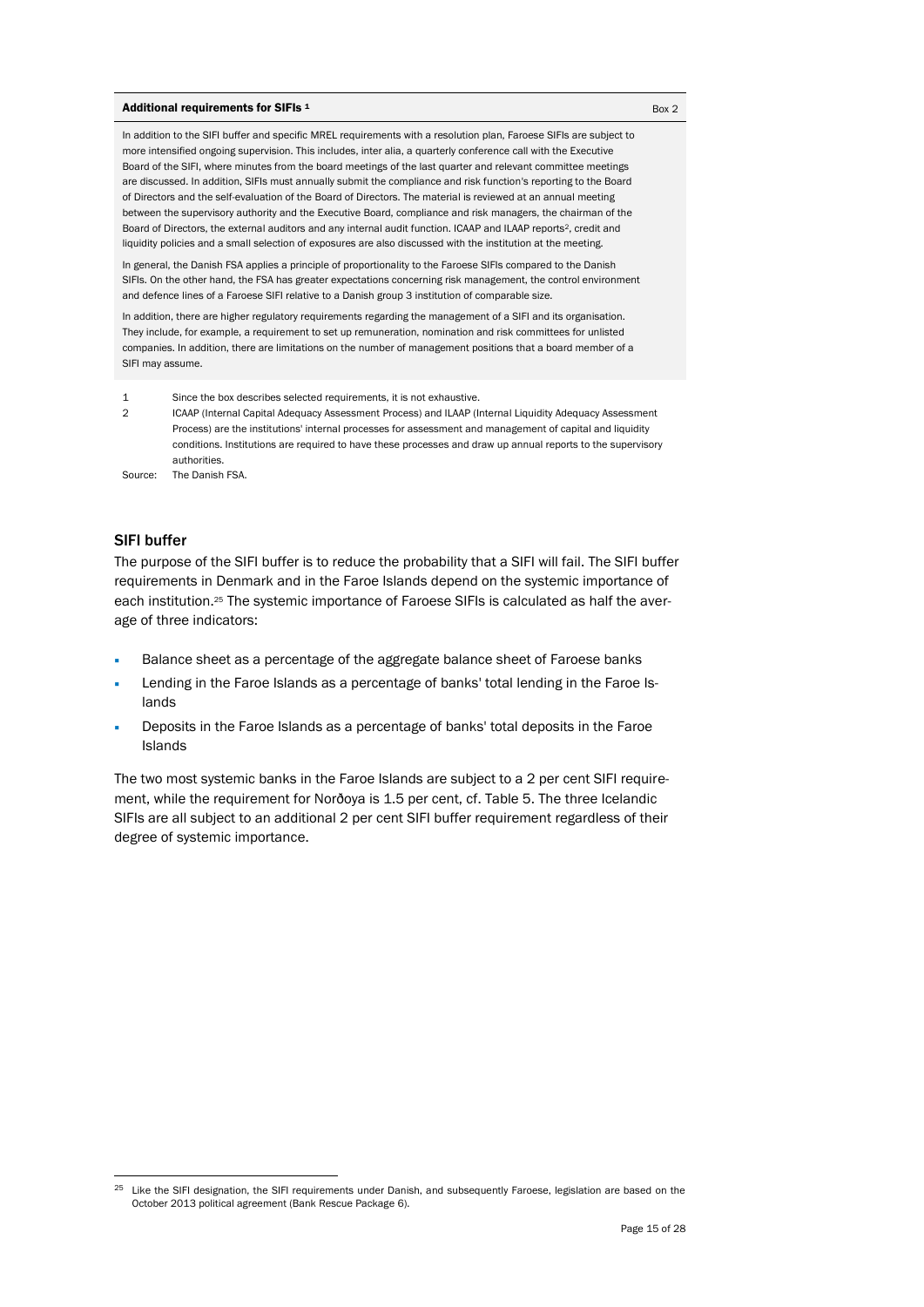| SIFI buffer requirements for 2019 for Faroese and Danish SIFIs | Table 5 |
|----------------------------------------------------------------|---------|
|----------------------------------------------------------------|---------|

|            | Systemic<br>importance | <b>Faroese SIFIs</b>     | Danish SIFIs             | SIFI buffer  |
|------------|------------------------|--------------------------|--------------------------|--------------|
| Category 1 | $\leq 5$               |                          | DLR Kredit A/S (1.9)     |              |
|            |                        |                          | Spar Nord Bank A/S (2.0) | 1.0 per cent |
|            |                        |                          | Sydbank $A/S(3.1)$       |              |
| Category 2 | $[5-15]$               | Norðoya Sparikassi (5.7) | Nordea Kredit Realkredit |              |
|            |                        |                          | A/S (5.2)                | 1.5 per cent |
|            |                        |                          | Jyske Bank A/S (9.3)     |              |
| Category 3 | $[15-25]$              | Betri Banki P/F (19.2)   | Nykredit Realkredit      |              |
|            |                        | P/F BankNordik (23.4)    | A/S (18.9)               | 2.0 per cent |
| Category 4 | $[25-35]$              | -                        |                          | 2.5 per cent |
| Category 5 | $\geq 35$              | -                        | Danske Bank A/S (36.1)   | 3.0 per cent |

Note: The figures in brackets indicate the systemic importance of the institution, calculated and published by the Danish FSA in connection with the SIFI designation for 2019. The systemic importance is for the Faroese and Danish sectors, respectively.

Source: Ministry of Industry, Business and Financial Affairs and the Danish FSA.

In Denmark and the Faroe Islands, the SIFI buffer is implemented via the systemic risk buffer. Further specification in the new EU Capital Requirements Directive, CRD V, means that in future, SIFI requirements must be implemented through the so-called O-SII buffer26, intended for national SIFI requirements.

### MREL requirements

As part of the resolution planning, the Danish FSA sets a minimum requirement for eligible liabilities (MREL) for each institution or group, including the Faroese institutions. The MREL requirement aims to ensure sufficient liabilities for loss absorption in the institution in a resolution situation and for any recapitalisation of the institution in accordance with the chosen resolution strategy. Consequently, the MREL is to contribute to ensuring a resolution process without the use of government funds, and without such resolution having any substantial negative impact on financial stability.

In June 2018, the Danish FSA published preliminary MREL principles for Faroese banks, where the MREL requirements are to be phased in from 2020 to 2025.<sup>27</sup> The MREL requirements for Suðuroyar Sparikassi and BankNordik were set in 2019, while the requirements for Betri Banki and Norðoya Sparikassi have not yet been set.

MREL requirements can be met using non-preferred senior debt or other loss-absorbing liabilities and own funds, such as equity. Hence, institutions can meet MREL requirements by withholding earnings or issuing new capital and debt instruments. Accordingly, if the Faroese banks cannot meet the MREL requirement using equity, they must issue MREL instruments. The implications may be that banks increase their balance sheets and that they are exposed to refinancing risks in international capital markets, where they currently (as mentioned above) rely on equity and deposits as their primary funding sources. Like banks, savings banks can issue non-preferred senior debt.

The experience from Denmark is that even small institutions, including savings banks, have been able to issue non-preferred senior debt to meet their MREL requirements. However, this goes for a limited number of institutions whose issuances have been modest in size. In the opinion of the Danish FSA, solid earnings and solvency are prerequisites for issuance. The current low interest rate environment, where investors are looking for returns, also plays an important role.

<sup>26</sup> "Other Systemically Important Institutions" buffer.

<sup>&</sup>lt;sup>27</sup> It is clear from the preliminary principles and the recent decision on MREL for BankNordik that the general systemic risk buffer for exposures in the Faroe Islands and the countercyclical capital buffer will not be included in the MREL recapitalisation amount. These buffers will thus be included in the MREL for SIFIs only once.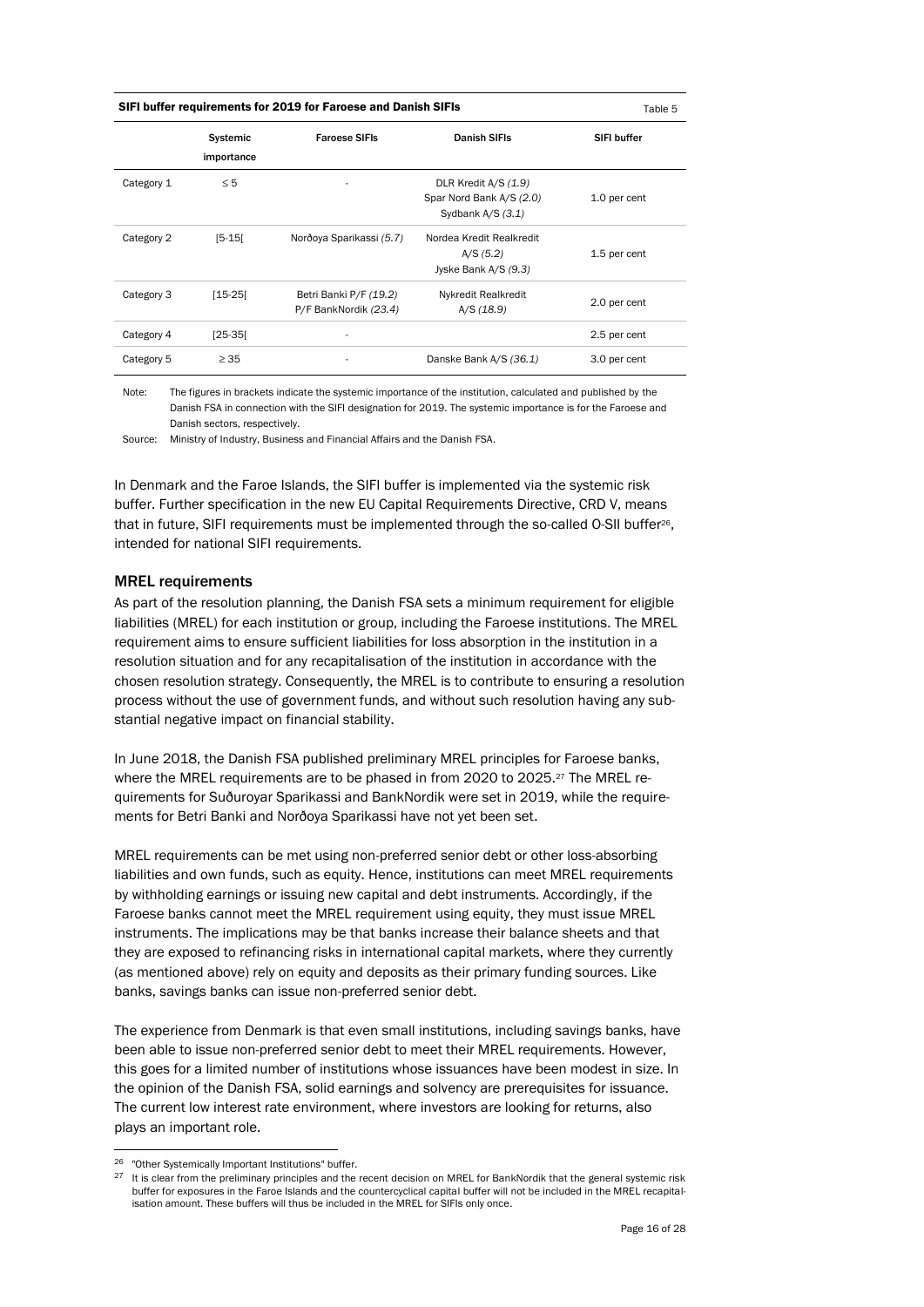Small banks normally issue non-preferred senior debt to one or a few investors in a closed process in cooperation with an investment bank.

Since Iceland has not implemented the Bank Recovery and Resolution Directive, BRRD, it has not set MREL requirements yet.

### *Resolution*

If a non-SIFI is failing, the initial response would be to seek a market solution. This means that private solutions will be sought, including merger with a stronger institution. If this is not possible, an orderly wind-down must be carried out, divesting assets to the greatest possible extent, while the remainder is transferred to the resolution authority Finansiel Stabilitet for resolution. Cf. Box 3 on resolution of non-SIFIs in Denmark.

| <b>Resolution of non-SIFIs in Denmark</b> | Box 3 |
|-------------------------------------------|-------|
|                                           |       |

Finansiel Stabilitet draws up draft resolution plans for non-SIFIs and submits them to the Danish FSA, which, in its capacity as resolution authority, adopts the resolution plans and after consulting Finansiel Stabilitet, sets MREL requirements.

As a general rule, Finansiel Stabilitet finds that it is in the public interest to resolve all non-SIFIs without the use of bankruptcy. The assessment is that it is in the public interest that all depositors have access to their accounts on Monday morning after a resolution weekend, so even the smallest non-SIFIs will be resolved without resorting to bankruptcy. The preferred resolution strategy thus involves (partial) restructuring of the institution in order to continue the viable parts through a sales process, while any remaining non-marketable activities are resolved under the control of Finansiel Stabilitet. The strategy implies that losses are borne by the institution's owners and creditors through the write-down of liabilities as necessary. The MREL requirement for non-SIFIs will be higher than in the case of bankruptcy and lower than for restructuring (which is the resolution strategy used for SIFIs).

The model for setting MREL requirements for non-SIFIs will need to be reassessed under the new Bank Recovery and Resolution Directive, BRRD II. However, the MREL requirement is expected to be at the same level as today

<span id="page-16-0"></span>Source: The Danish FSA.

## 6. Systemic risk buffer and countercyclical capital buffer

National authorities must decide the levels of the countercyclical capital buffer and the general systemic risk buffer. <sup>28</sup> Currently, the countercyclical capital buffer is 0 per cent in the Faroe Islands, while the general systemic risk buffer is 3 per cent as from 1 January 2020.

## <span id="page-16-1"></span>6.1 Systemic risk buffer

l

The general systemic risk buffer is intended to make Faroese banks more resilient to structural risks in the Faroe Islands.<sup>29</sup> The structural risks are a consequence of the fact that the Faroe Islands is a small, open economy with a concentrated business structure. This makes the economy vulnerable to negative shocks which may, via direct and indirect effects, entail losses in the banking sector and amplify real economic fluctuations. Historically, the Faroese economy has experienced large fluctuations and considerable variation in the loan impairment charges of Faroese banks.

The systemic risk buffer is of a permanent nature and cannot be released, contrary to the countercyclical capital buffer. The Minister for Industry, Business and Financial Affairs assesses the general systemic risk buffer and the SIFI buffer once a year.

<sup>&</sup>lt;sup>28</sup> Another buffer requirement that all banks must meet is the capital conservation buffer requirement. It helps to ensure that individual banks remain solvent during periods of unexpected losses. The buffer level is 2.5 per cent in all EU member states. It is possible to increase the buffer temporarily if the development of systemic risks so requires.

<sup>29</sup> Cf. also the Council's recommendations on the systemic risk buffer on its website, www.risikoraad.dk.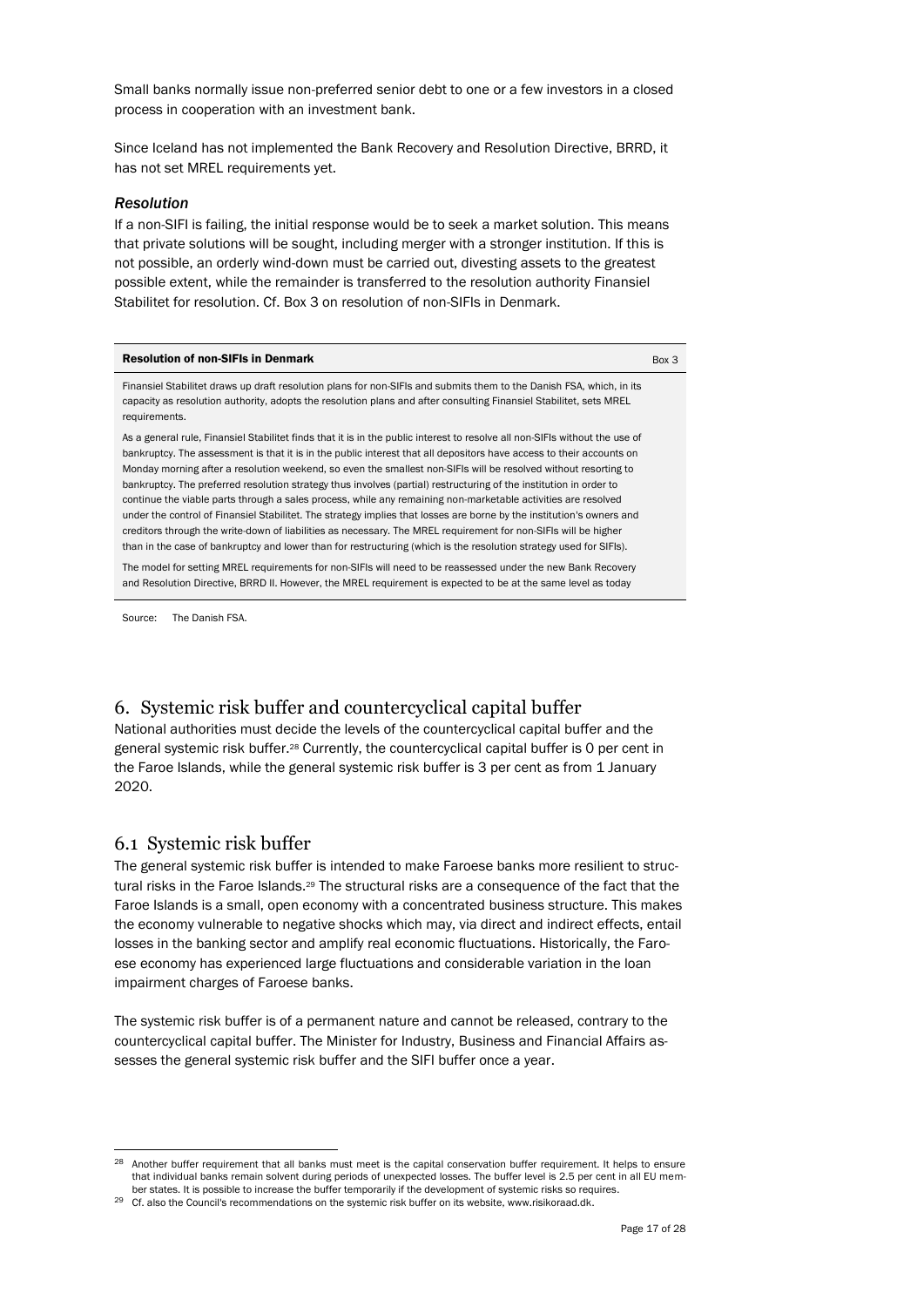### *Implementation of the systemic risk buffer*

The general systemic risk buffer applies to exposures in the Faroe Islands and to all Faroese banks. For SIFIs, the general systemic risk buffer rate is an add-on to the SIFI requirements. This will continue to be the case following the implementation of the SIFI requirements via the O-SII buffer, i.e. when the new EU Capital Requirements Directive is implemented in Danish and Faroese legislation. As the systemic risk buffer and O-SII buffer address different risks, they can be added.

Danish banks with exposures in the Faroe Islands must also meet the general systemic risk buffer requirement. <sup>30</sup> For other countries, recognition (reciprocity) of actions via the systemic risk buffer is voluntary.

## <span id="page-17-0"></span>6.2 Countercyclical capital buffer

The aim of the countercyclical capital buffer is to contribute to limiting the negative effects on the real economy of a future financial crisis. The buffer is to be released if stress occurs in the financial sector and there is a risk that banks will tighten credit to households and corporates so much that a credit squeeze may arise. The buffer does not necessarily have to be released in an economic slowdown.

The purpose of the countercyclical capital buffer is to make institutions more resilient. The aim is not to curb house price increases or high lending growth in good times.

The buffer must be built up when systemic financial risks increase and before financial imbalances grow too large. Due to the complexity of measuring and identifying systemic risks and financial imbalances, the Systemic Risk Council uses a broad information basis to assess financial system developments in Denmark.<sup>31</sup> The buffer rate is not set mechanically on the basis of individual indicators, given the uncertainty associated with measuring the evolution of systemic risks.

For the Faroe Islands, a broad information basis is also used, although there are less financial indicators for the Faroe Islands than for Denmark. The assessment of the level of the countercyclical capital buffer rate must also take account of other relevant information, including other policy actions. The general systemic risk buffer increases the banks' resilience to large fluctuations in the Faroese economy. The cyclical fluctuations to be addressed by the countercyclical capital buffer must therefore be pronounced before the buffer is activated. This is not considered to be the case at this stage.

### *Process of changing the countercyclical capital buffer*

l

If the Systemic Risk Council in Denmark finds that the countercyclical capital buffer needs to be changed, the Council will publish a recommendation addressed to the Minister for Industry, Business and Financial Affairs. When discussing Faroese matters, representatives of the Faroese Risk Council are invited to participate. The Minister is responsible for setting the buffer rate on a quarterly basis. It generally takes 12 months from the Minister's announcement of an increase in the buffer rate until the institutions must meet the requirement.

Any change to the buffer rate for the Faroe Islands will be delayed by one quarter relative to the setting of the Danish buffer rate. The reason is that the Faroese authorities must be consulted before any change to the countercyclical capital buffer rate, including the first time it is set at a level greater than zero.

A positive countercyclical capital buffer in the Faroe Islands must also be met by credit institutions in EU member states with credit exposures in the Faroe Islands. <sup>32</sup> Each institu-

<sup>30</sup> This applies to banks with exposures in the Faroe Islands exceeding kr. 200 million, cf. the Ministry of Industry, Business and Financial Affairs' announcement on increasing the systemic risk buffer for exposures in the Faroe Islands, 25 June 2018 (in Danish).

<sup>&</sup>lt;sup>31</sup> Cf. also the Council's method paper 'The countercyclical capital buffer' on the Council's website, www.risikoraad.dk.

<sup>32</sup> Reciprocity is mandatory up to a limit of 2.5 per cent, cf. Article 139(3), second paragraph, in CRD IV.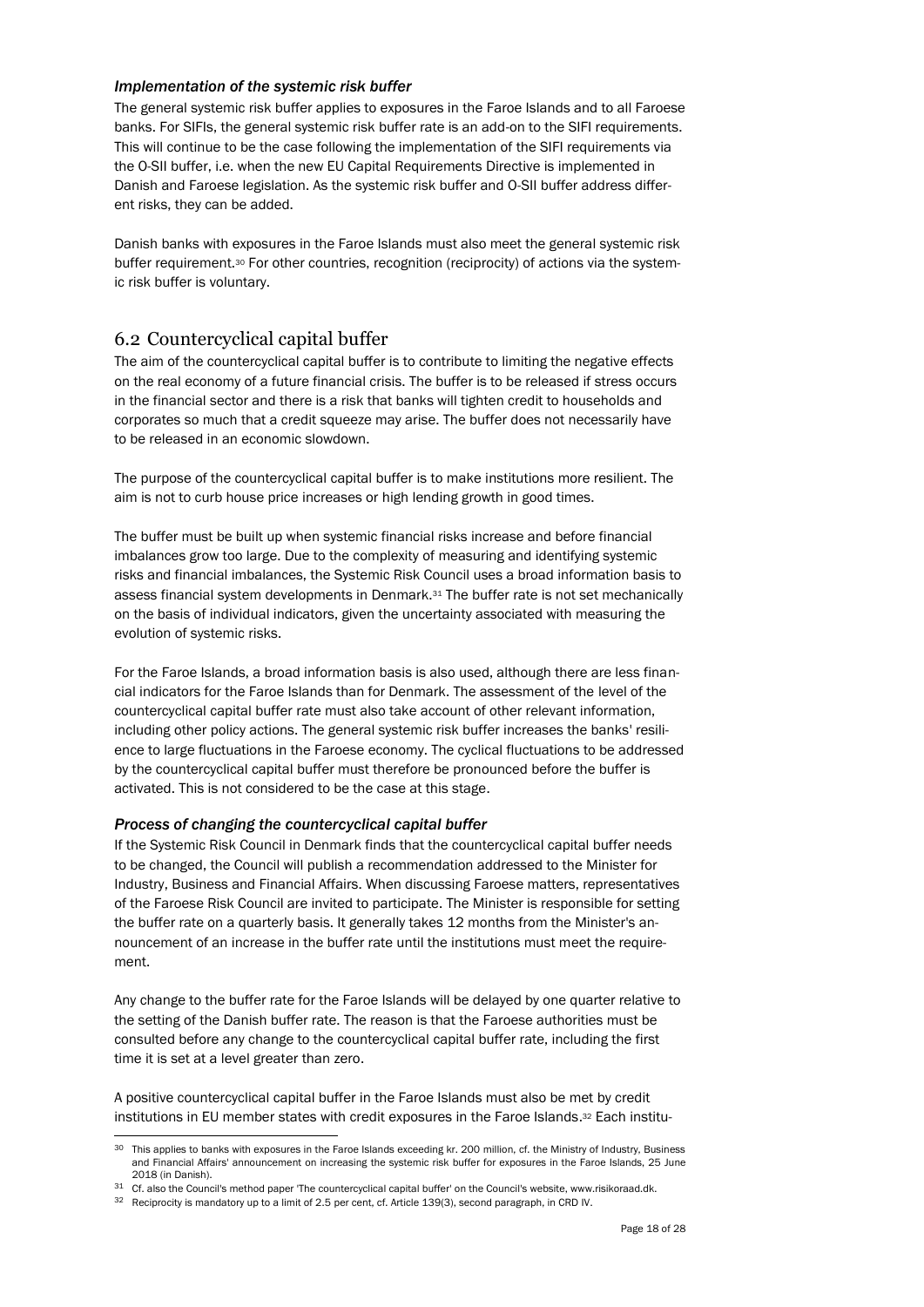tion is subject to an institution-specific countercyclical capital buffer. It is calculated as the weighted average of the buffer rates applicable in the countries where the institution has credit exposures. The weighted buffer rate is then multiplied by the institution's total riskweighted exposures.

### Systemic risk buffer and countercyclical capital buffer in other countries

The systemic risk buffer has been implemented in several other European countries at levels depending on their respective structural vulnerabilities. In some countries, the buffer is used as a SIFI buffer, while in other countries it is used as a general buffer to address structural risks for all banks in that country, see Appendix D.

The countercyclical capital buffer is also used in several European countries, including in Denmark, cf. Appendix D. Each country has its own method of assessing the buffer rate and the level set depends on the financial development in that country.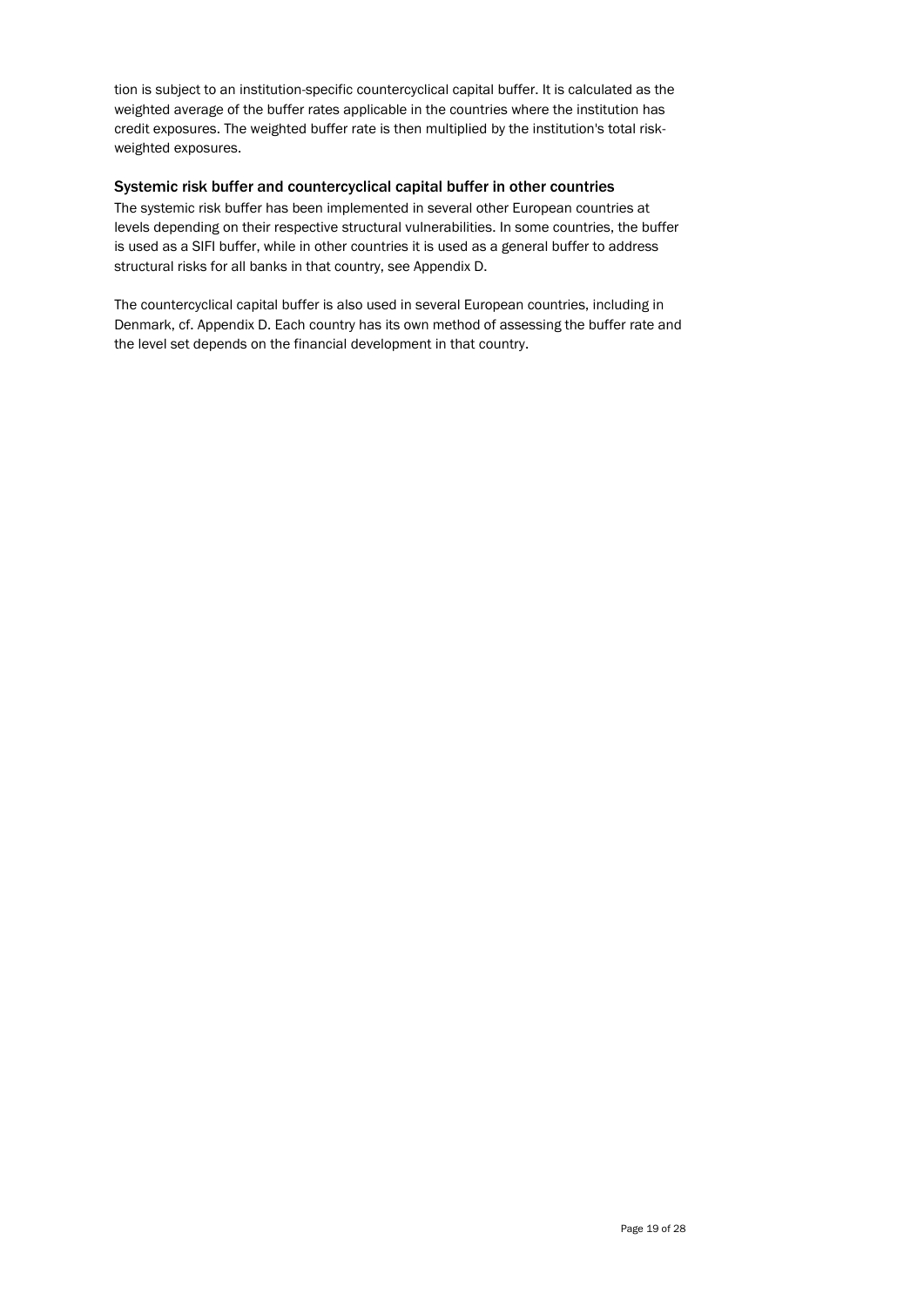# <span id="page-19-0"></span>Appendix A: The Faroese banking sector

## *Faroese banks account for most of lending in the Faroe Islands*

Lending by Faroese banks accounts for approximately 80 per cent of the total lending granted in the Faroe Islands, cf. Chart A1. Apart from loans from Danish mortgage credit institutions, no loans from abroad are included in the figures. Some large Faroese firms use foreign banks as funding sources, but no statistics are available for loans from countries other than Denmark.33 The exposures of Danish banks in the Faroe Islands are low.





Source: Landsbanki Føroya, Finansiel Formue og Kreditregisteret (the FFK register).

## *Banks lend mainly to households*

l

More than half of total lending by Faroese banks is to households, mostly housing financing, cf. Chart A2.

<sup>33</sup> Loans from Greenland are also included in the MFI statistics, but these loans are of very limited scope.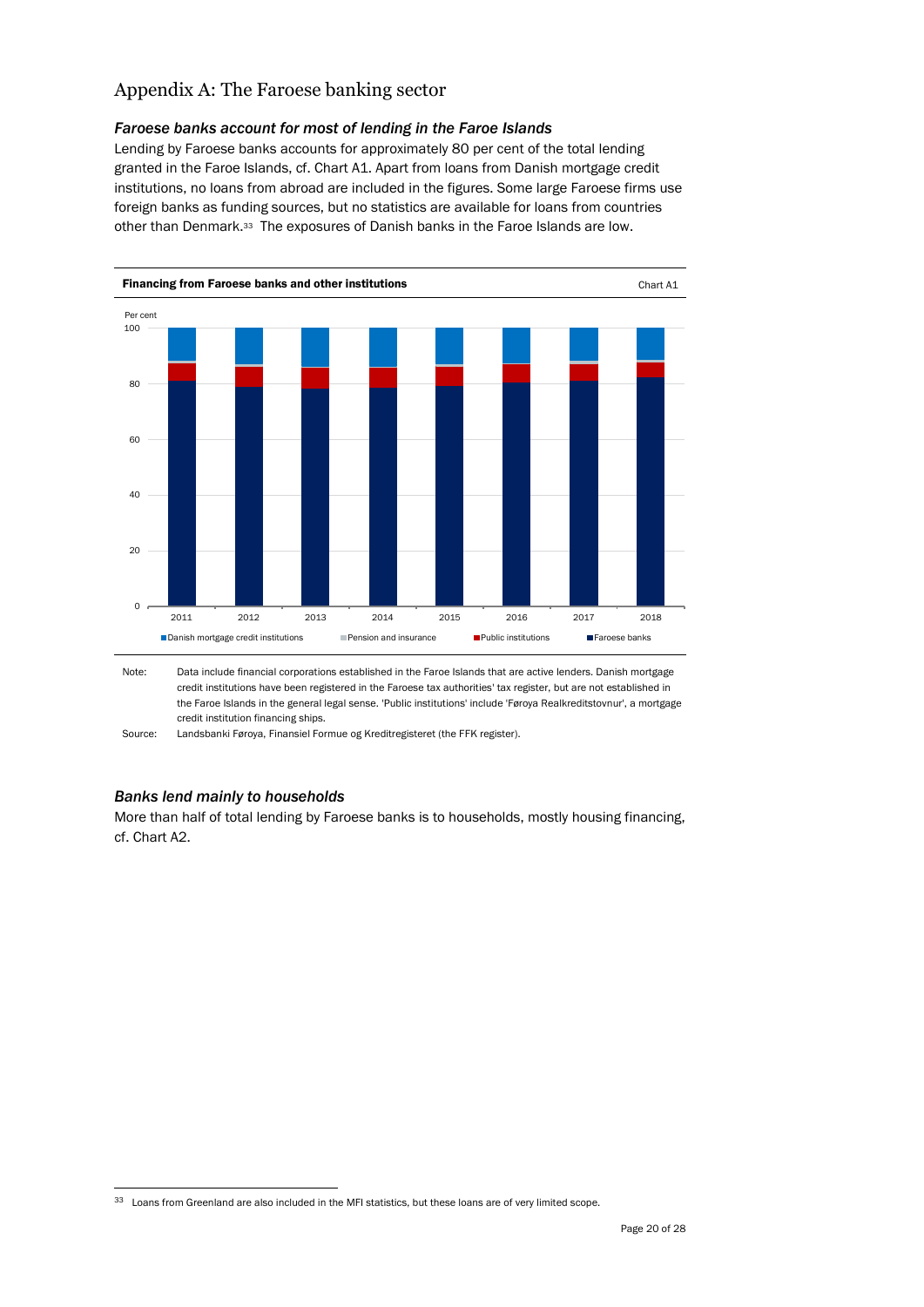

Note: *Left:* Lending based on MFI statistics*.*

*Right:* Data from the wealth register (Faroese tax authorities), 1993-2018.

Lending to the corporate sector accounts for 22-40 per cent of total lending by Faroese banks, cf. Chart A3. Most corporate loans are for commerce, industry, fisheries and aquaculture, cf. Chart A3, right.



Note: Source: *Left*: Data based on financial statements. The data includes the banks' total lending and guarantees. *Right*: Data based on MFI statistics. Lending to Faroese non-financial corporations Financial statements, Landsbanki Føroya and Danmarks Nationalbank

Banks' share of corporate borrowing declined from 41 per cent in 2009 to 28 per cent in 2017, cf. Table A1. Over the same period, equity financing rose from 12 per cent to 22 per cent.

Source: Landsbanki Føroya, Danmarks Nationalbank and TAKS.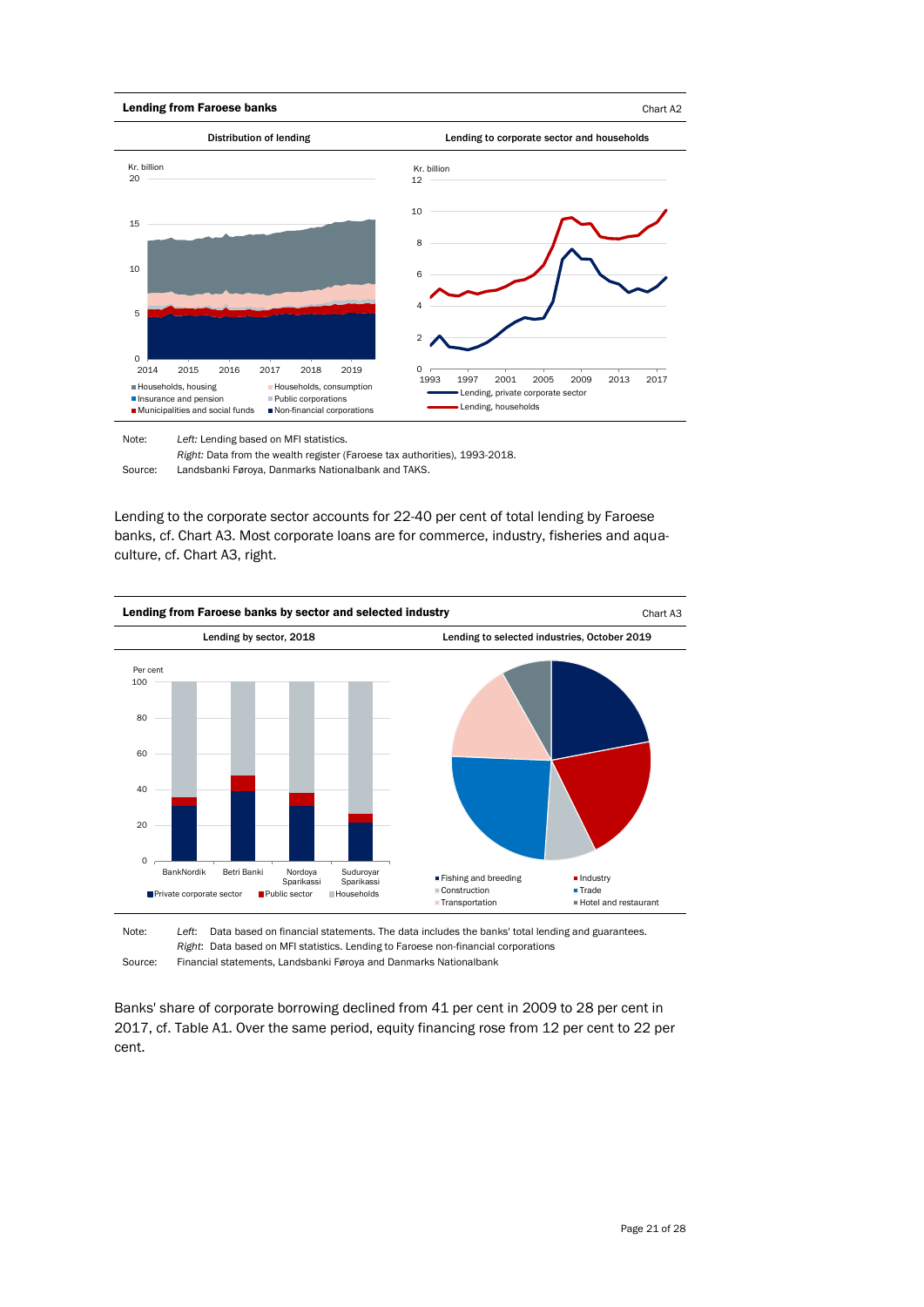| <b>Faroese non-financial corporations</b>           |                |      |                |                |                | Table A1 |                |      |                |
|-----------------------------------------------------|----------------|------|----------------|----------------|----------------|----------|----------------|------|----------------|
| Kr. billion                                         | 2009           | 2010 | 2011           | 2012           | 2013           | 2014     | 2015           | 2016 | 2017           |
| I Equity and liabilities                            | 29             | 30   | 32             | 34             | 37             | 39       | 41             | 46   | 49             |
| II Debt                                             | 17             | 16   | 18             | 19             | 20             | 21       | 22             | 25   | 25             |
| III Equity                                          | 12             | 13   | 13             | 14             | 16             | 17       | 18             | 20   | 22             |
| IV Loans from Faroese Fls                           | $\overline{7}$ | 7    | $\overline{7}$ | $\overline{7}$ | $\overline{7}$ | 6        | $\overline{7}$ | 6    | $\overline{7}$ |
| Lending-to-debt ratio, Faro-<br>ese Fls (per cent). | 41             | 44   | 39             | 37             | 35             | 29       | 32             | 24   | 28             |

Note: Items I, II and III from the accounts database Vinnuvitan, item IV from Landsbanki Føroya, the FFK register. FIs: Financial institutions.

### *Large share of bank deposits are uncovered*

Faroese banks' customer funding surplus has grown in recent years, cf. Chart A4. Of the total deposits of kr. 18.3 billion in Faroese banks in 2018, about 55 per cent are covered by the deposit guarantee scheme. This leaves 45 per cent of deposits uncovered, representing around 42 per cent of GDP.<sup>34</sup> 72 per cent of private corporate deposits are uncovered, while the corresponding household share is 17 per cent.



Note: Source: Including BankNordik's foreign branches. Danmarks Nationalbank.

<sup>34</sup> The source of estimating the level of deposits not covered by the deposit guarantee scheme is Landsbanki Føroya's FFK register (Finansiel Formue og Kreditregisteret). The FFK register contains information on deposit, early retirement, custo-<br>dian and credit accounts of the Faroese banks and other financial institutions in the Faroe Island mortgage credit institutions active in the Faroe Islands. The database does not include BankNordik's foreign branches.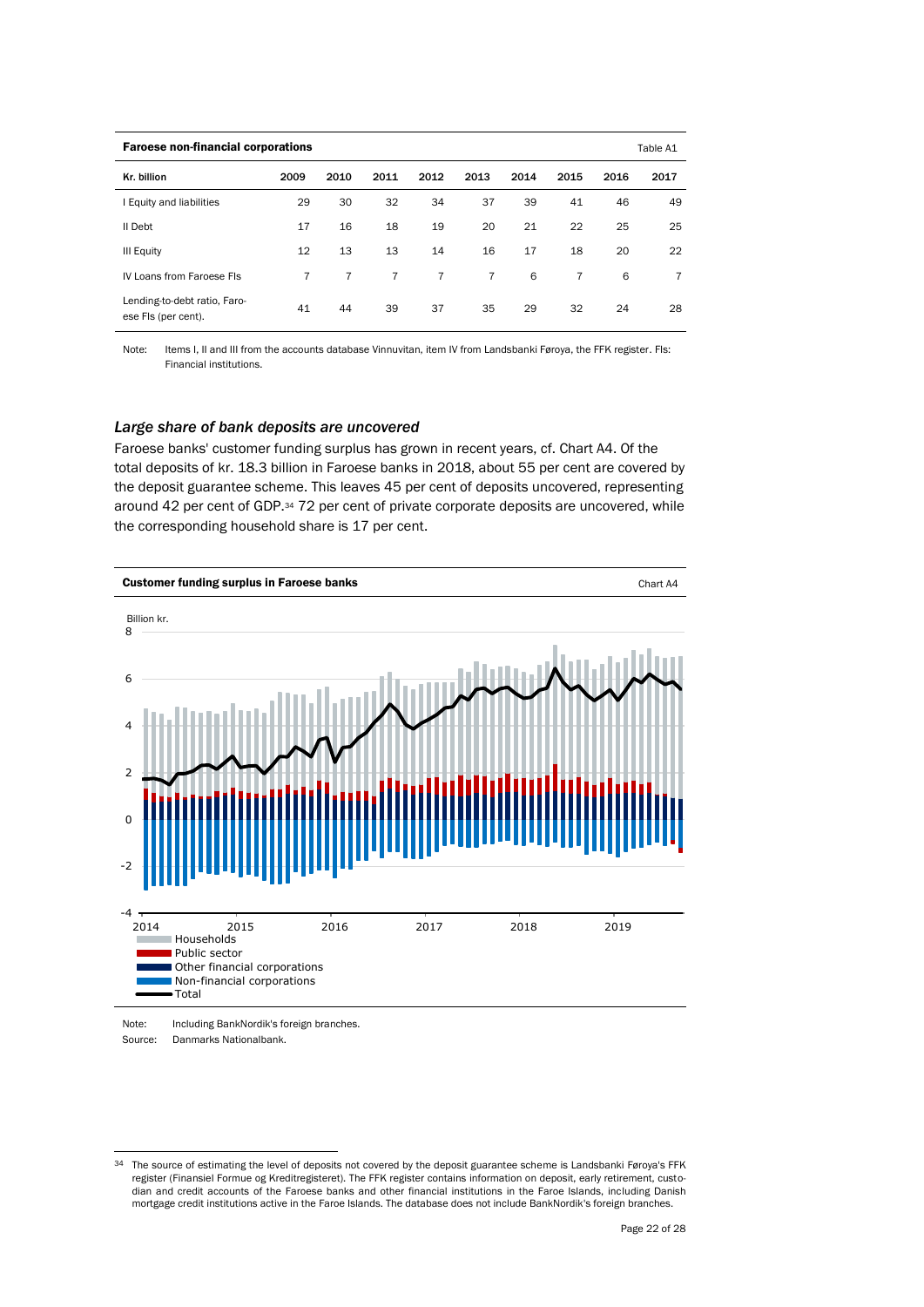## <span id="page-22-0"></span>Appendix B: Upcoming requirements

In December 2017, the Basel Committee published its recommendations on adjusting capital requirements, including the introduction of an output floor defining a minimum requirement for the risk weights of credit institutions. The output floor affects only institutions using Internal Ratings Based (IRB) models to calculate risk weights. The Basel Committee has proposed that the adjusted requirements be phased in from 2022 to 2027. The requirements must first be adopted by the EU before being introduced for the Danish institutions.

Calculations from an expert group<sup>35</sup> appointed by the government show that the impact of the output floor will be greatest for Danish SIFIs with substantial mortgage lending to both households and the corporate sector as well as corporate lending. The effect will be less pronounced for the other SIFIs.

Another upcoming requirement is a minimum requirement for the institutions' leverage ratio. In the revised Capital Requirements Regulation, CRR II, the risk-based capital requirements are supplemented by a minimum requirement for the institutions' leverage ratio. This ratio measures the Tier 1 capital of an institution in relation to its exposures. The upcoming minimum requirement for the leverage ratio is 3 per cent and must be met by the Danish institutions from June 2021.<sup>36</sup>

The minimum requirement for the leverage ratio implies a lower capital requirement in Danish kroner than the risk-weighted capital requirement and is therefore not currently binding on Faroese banks based on current exposures, as the risk-based minimum requirement is higher. For a number of Danish SIFIs, the minimum requirement for the leverage ratio will be the binding minimum requirement. For groups with a large share of assets with very low risk weights, such as mortgage loans, the leverage ratio requirement entails a higher capital requirement than the risk-based minimum requirement.

<sup>35</sup> Expert group on the Basel Committee recommendations, *Preliminary impact calculations of the Basel Committee's expected recommendations concerning capital requirements for credit institutions,* memo (summary in English), August 2017.

<sup>&</sup>lt;sup>36</sup> The leverage ratio is part of CRR II, which entered into force in European legislation on 27 June 2019. This means that Danish credit institutions, both at group and institution level, must comply with the leverage ratio as of 28 June 2021.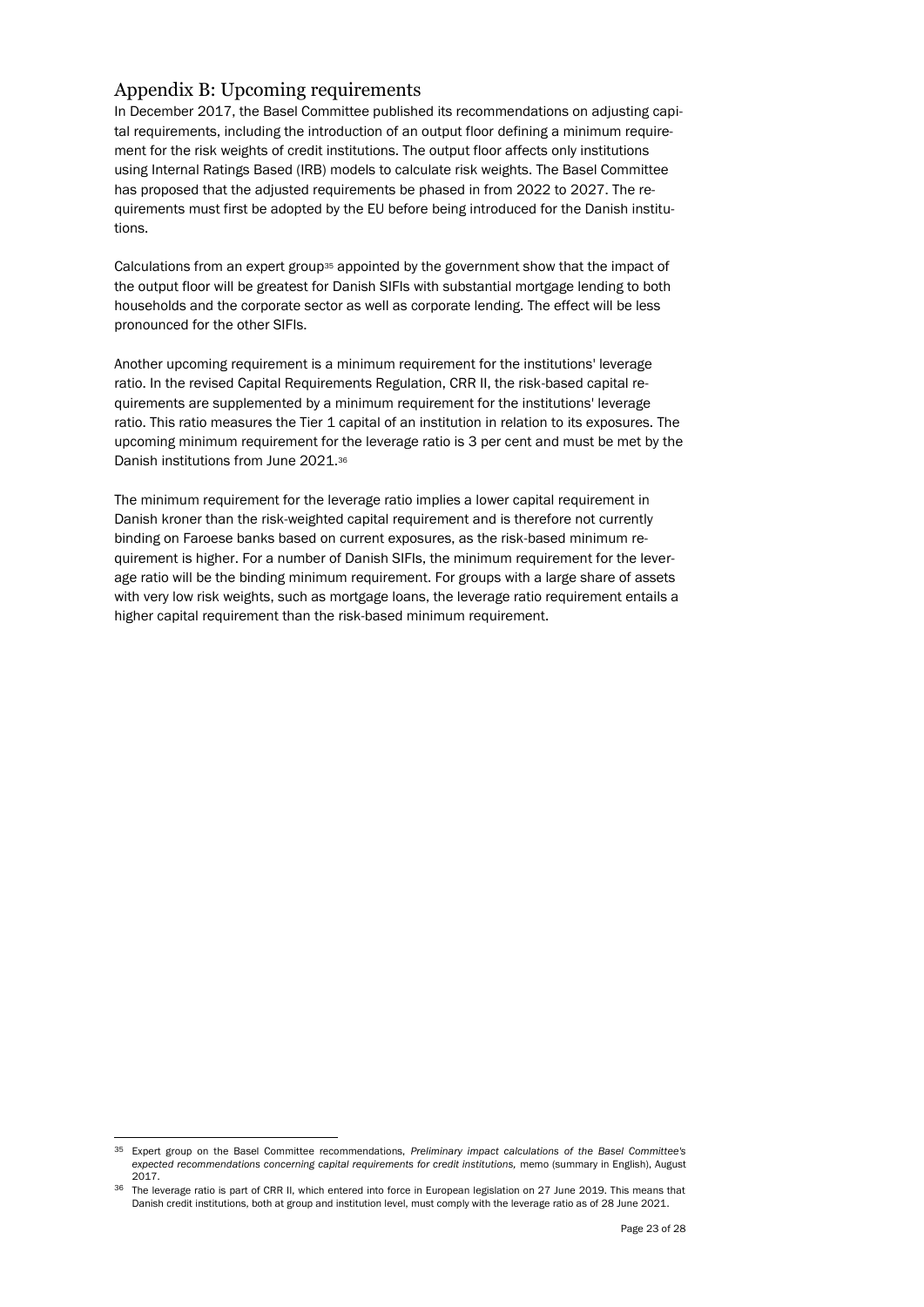# <span id="page-23-0"></span>Appendix C: Comparison of risk weights, loan impairment charges and losses

The average risk weights of all Faroese and Danish banks are shown in Chart C1.



Charts C2 and C3 show losses and loan impairment charges in Danish and Faroese SIFIs broken down by corporate sector and households.



Note: Accumulated losses and accumulated loan impairment charges for the corporate sector in per cent of lending before loan impairment charges.

Source: The Danish FSA.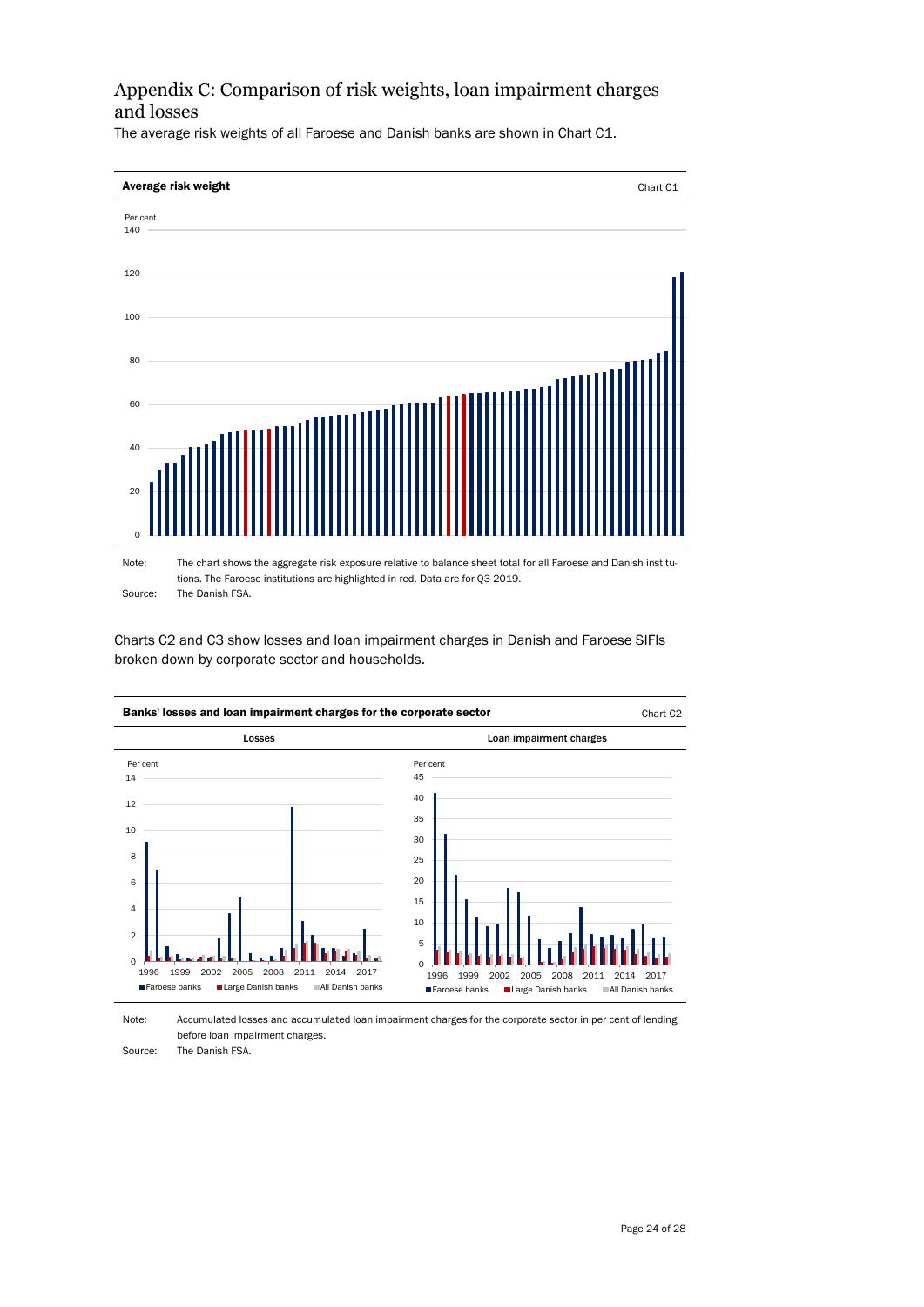

Note: Accumulated losses and accumulated loan impairment charges for households in per cent of lending before loan impairment charges.

Source: The Danish FSA.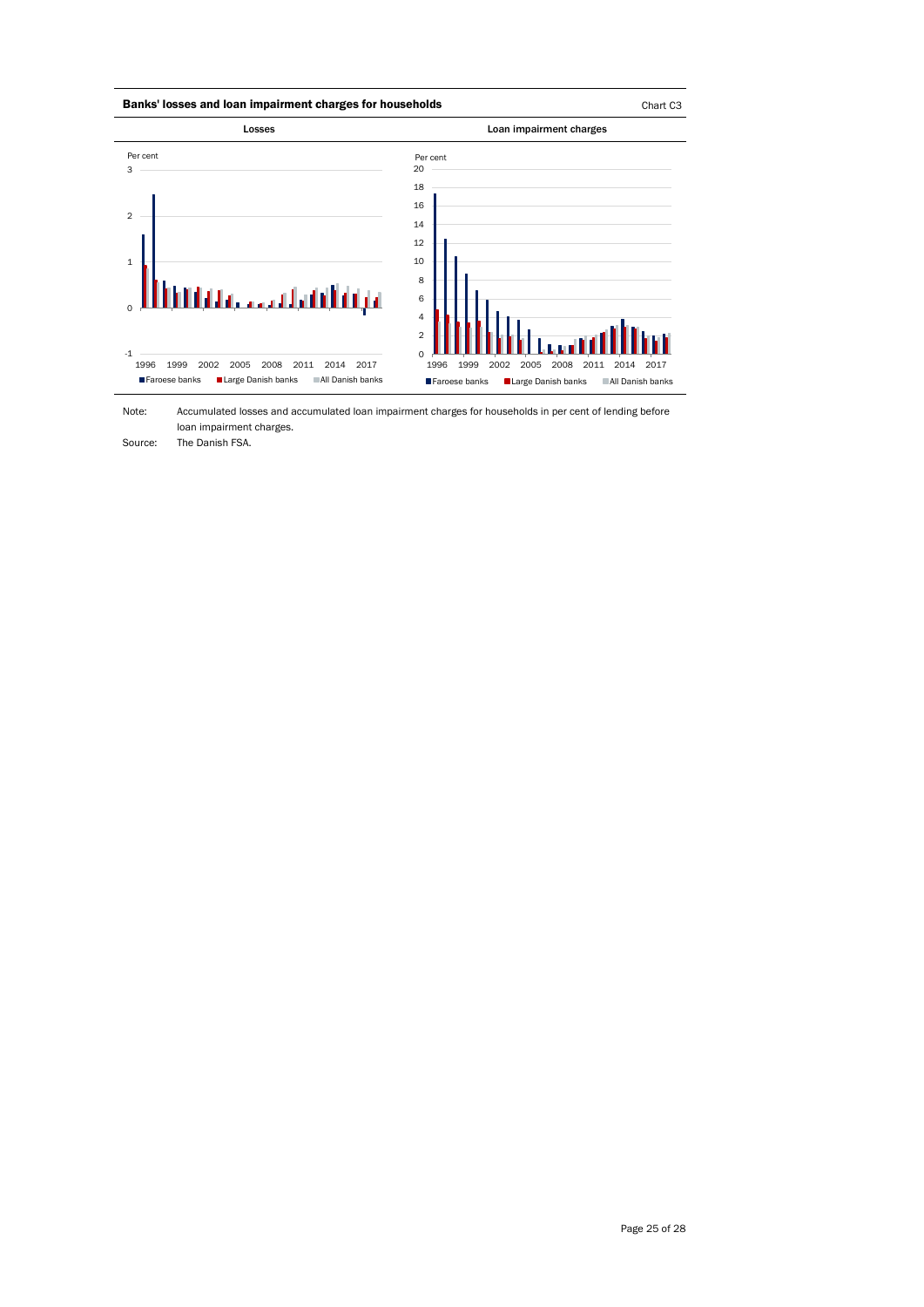<span id="page-25-0"></span>Appendix D: Systemic risk buffer and countercyclical capital buffer in other countries



1 2 These countries use both the general systemic buffer and the systemic buffer as a buffer for systemically important financial institutions, i.e. the systemic buffer rates are different for SIFIs and non-SIFIs, see table D1. In March 2016, Romania introduced a buffer requirement, which was deactivated in March 2016. In 2018, a

new buffer requirement was introduced in Romania, see table D1.

Source: European Systemic Risk Board *A Review of Macroprudential Policy in the EU in 2018*, April 2019 and national authorities' websites.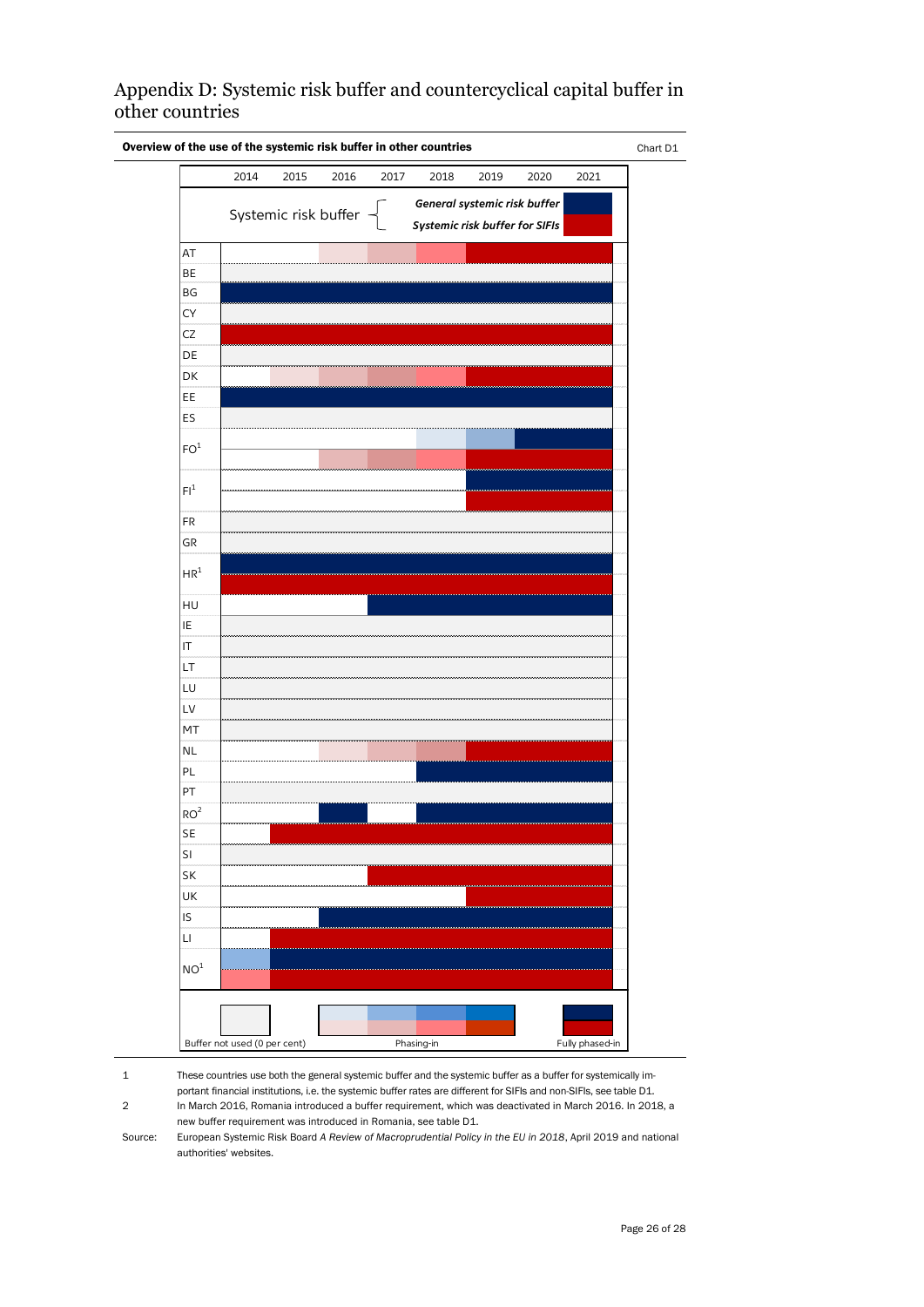### Motivation for introducing the general systemic risk buffer in selected countries  $\Box$  Table D1

| Country                          | Scope                                                                                                                                                                                                                                                                                                          | <b>Motivation</b>                                                                                                                                                                                                                                |
|----------------------------------|----------------------------------------------------------------------------------------------------------------------------------------------------------------------------------------------------------------------------------------------------------------------------------------------------------------|--------------------------------------------------------------------------------------------------------------------------------------------------------------------------------------------------------------------------------------------------|
| Bulgaria, BG                     | All banks<br>Domestic exposures<br>Buffer rate: 3 per cent                                                                                                                                                                                                                                                     | Small, open economy where a negative eco-<br>nomic shock can propagate<br>Banks have a central role in the financial<br>system                                                                                                                   |
| Estonia, EE                      | All banks<br>• Domestic exposures<br>■ Buffer rate: 1 per cent                                                                                                                                                                                                                                                 | Structural vulnerabilities: Small, open economy<br>and banking sector with a highly concentrated<br>loan portfolio                                                                                                                               |
| Faroe Islands,<br>F <sub>O</sub> | • All banks<br>• Domestic exposures<br>Buffer rate: 3 per cent                                                                                                                                                                                                                                                 | Structural vulnerabilities: Small, open economy<br>with a concentrated business structure                                                                                                                                                        |
| Finland, Fl                      | All banks<br>■ All exposures<br>Buffer rate: 1 per cent (1.5-3 per cent for SIFIs)                                                                                                                                                                                                                             | ■ High systemic risk compared to European<br>countries and from a historical perspective for<br>Finland                                                                                                                                          |
| Croatia, HR                      | All banks<br>■ All exposures<br>■ Buffer rate: 1.5 per cent or 3 per cent (depend-<br>ing on systemic importance)                                                                                                                                                                                              | Systemic risk due to structural imbalances, e.g.<br>high debt, concentrated banking sector and<br>vulnerable to global economic and financial<br>conditions                                                                                      |
| Hungary, HU                      | All banks<br>Domestic exposures<br>Buffer rate: 0,1, 1.5 or 2 per cent (rate de-<br>pends on the bank's exposures to the commer-<br>cial real estate market)                                                                                                                                                   | Systemic risk due to large exposures to com-<br>mercial real estate (non-performing loans and<br>held-for-sale commercial real estate)                                                                                                           |
| Poland, PL                       | ■ All banks<br>• Domestic exposures<br>Buffer rate: 3 per cent                                                                                                                                                                                                                                                 | ■ High level of uncertainty due to external factors                                                                                                                                                                                              |
| Romania, RO                      | ■ Banks identified on their share of non-<br>performing loans<br>• Domestic exposures<br>Buffer rate: 0, 1 or 2 per cent                                                                                                                                                                                       | Possibility of a renewed increase in non-<br>performing loan ratios, following the rise in<br>interest rates and the slowdown in the balance<br>sheet clean-up process                                                                           |
| Iceland, IS                      | ■ All banks<br>• Domestic exposures<br>Buffer rate: 3 per cent                                                                                                                                                                                                                                                 | Structural vulnerabilities in a small, open<br>economy                                                                                                                                                                                           |
| Norway, NO                       | All banks<br>٠<br>- All exposures<br>Buffer rate: 3 per cent (5 per cent for SIFIs)<br>The buffer rate is increased to 4.5 per cent for<br>domestic exposures at the end of 2020 for<br>large banks and at the end of 2022 for small<br>banks. (SIFIs will also have to meet an O-SII<br>buffer of 2 per cent) | Structural vulnerabilities:<br>One-sided industrial structure<br>Pronounced cyclical fluctuations<br>High levels of household debt<br>٠<br>Housing market pressures<br>A closely interconnected financial system<br>dependent on foreign capital |

Source: European Systemic Risk Board, *A Review of Macroprudential Policy in the EU in 2018* and national authorities' websites.